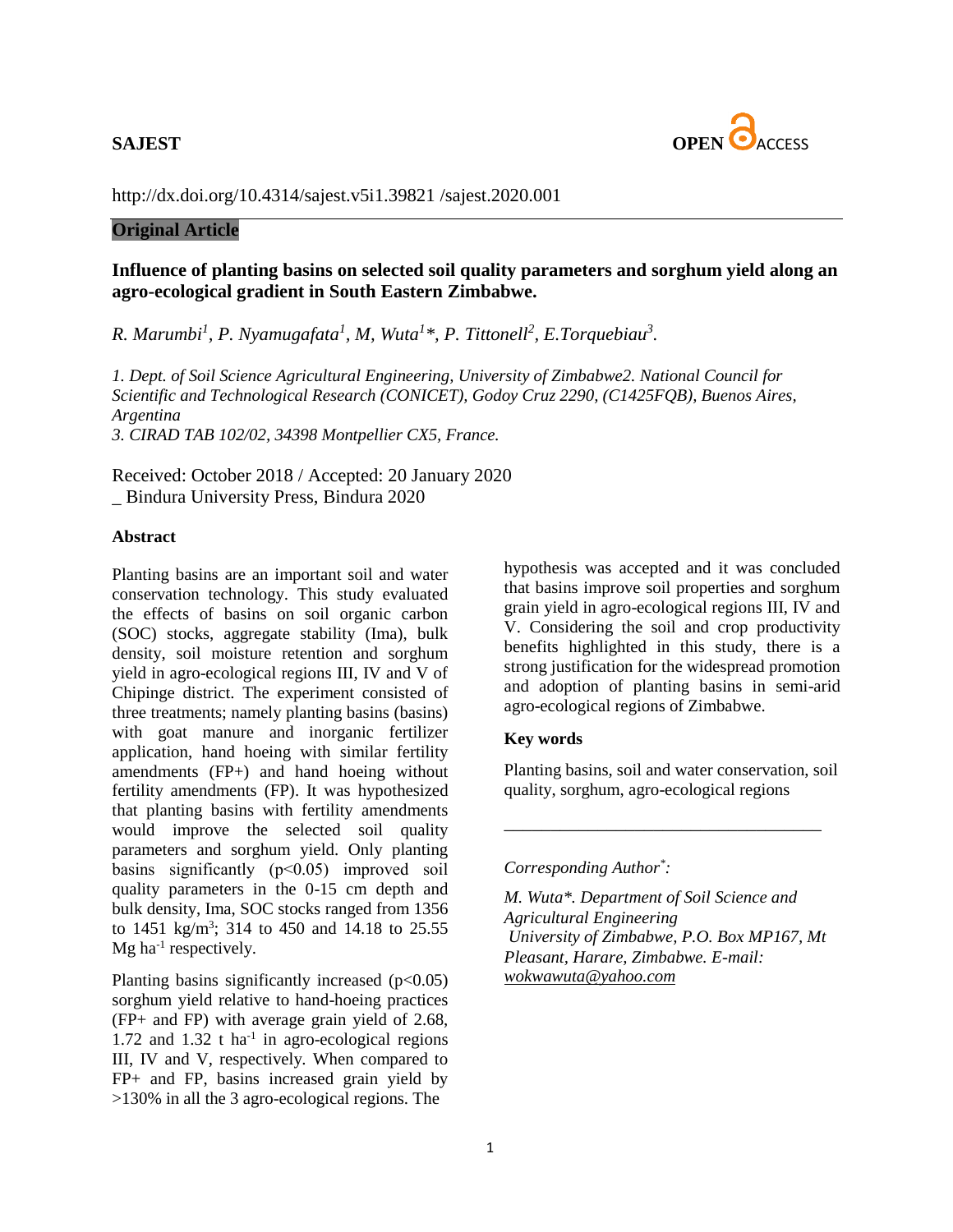#### **1. Introduction**

Conventional farming systems based on extensive tillage results in a decrease in soil organic matter and are not appropriate for tropical environments (Thierfelder and Wall, 2010; Verhulst et al., 2010).Conventional tillage methods promote soil structure destruction through splitting of aggregates, increased organic matter mineralization and hard-pan creation (Harford et al., 2009), thereby negatively influencing soil quality dynamics (Nyamangara et al., 2014). Given the high levels of soil degradation in smallholder farming systems (The Montpellier Panel, 2013), there is need to improve soil quality through ecofriendly site specific technologies such as planting basins (basins).

Planting basins have been promoted as conservation agriculture (CA) in Zimbabwe and other semi-arid regions and it is based on the creation of permanent planting basins (Nyamangara et al., 2014), which enhance water harvesting and precision application of fertility amendments (Andersson and Giller, 2012; Nyamangara et al., 2013a). Planting basins are a modification of the traditional southern Africa pit system and are also a variation of the West Africa's *zai pit* system (Twomlow et al., 2008). Many different practices tend to be lumped under CA as there is confusion as to what is CA and what is not (Giller et al., 2009). However, under critical evaluation, planting basins alone do not fit into CA principles (Andersson and

Giller, 2012; Andersson and D'Souza, 2014), especially when not accompanied by residue retention and crop rotation. Planting basins are however a crucial soil and water conservation technology (Giller et al., 2009) as practices in agro-ecological regions of limited crop water availability and low soil fertility should focus on water harvesting, water use efficiency and soil fertility management (Rumley and Ong, 2007). Trying to put planting basins under CA has resulted in many different names, such as, precision CA (Twomlow et al., 2008; Andersson and D'Souza, 2014), basin-based CA (Nyamangara et al., 2014), hand-hoe based CA (Nyamangara et al., 2013) and conservation farming (Twomlow et al., 2008; Andersson and D'Souza, 2014).

Planting basins are an agro-ecosystems management approach for improved and sustained productivity, increased profits and food security whilst preserving and enhancing the resource base and the environment (Corsi et al., 2012). Planting basins aim to restore degraded lands, preserve fertile lands and increase resilience of agricultural production systems, especially from the threat of climate change (Marongwe et al., 2012). There is a critical need to better understand how basins affect soil quality dynamics in agricultural systems of sub-Saharan Africa (SSA) (Stevenson et al., 2014). This is important in sustaining higher productivity since the crop genetic potential cannot be realized unless the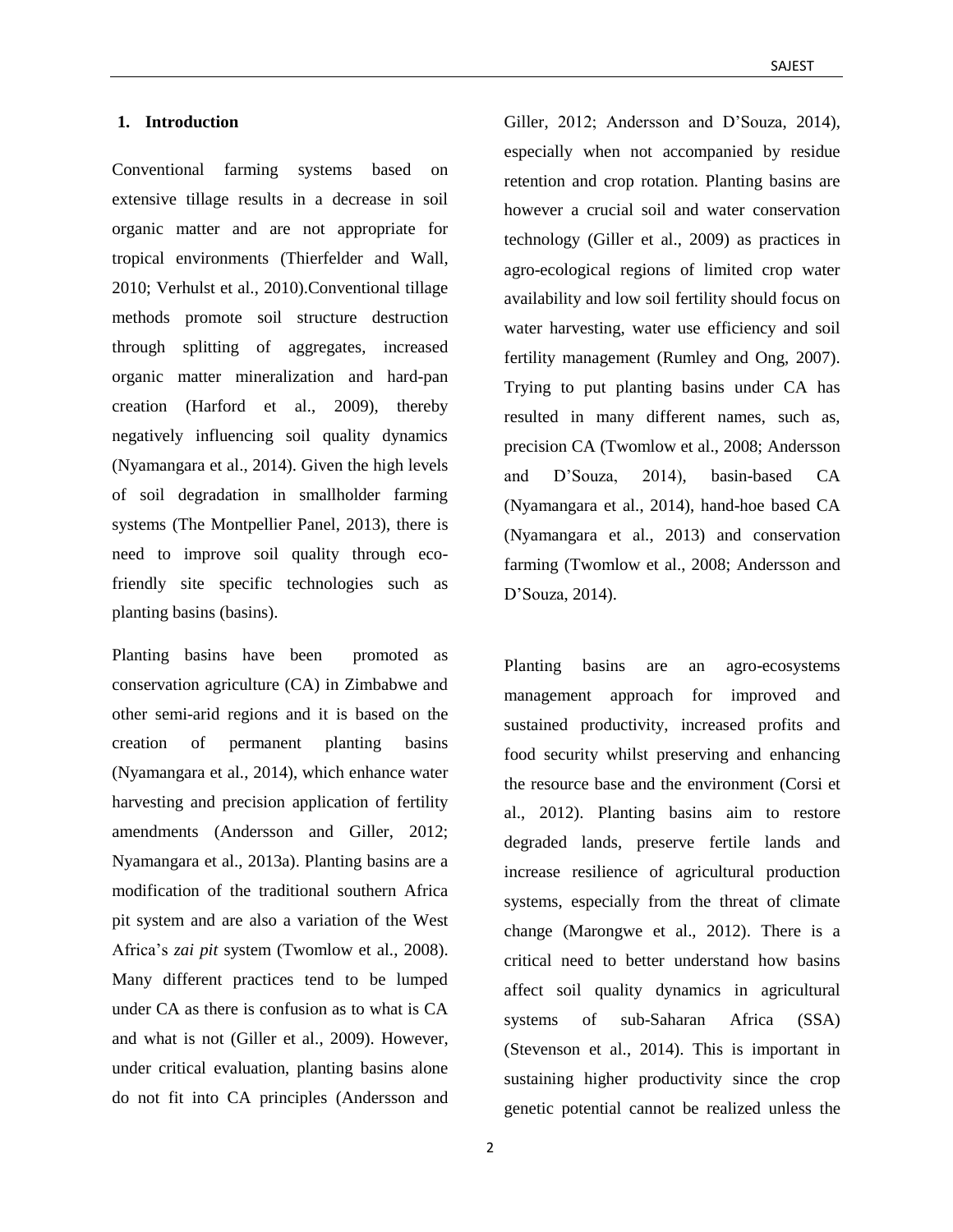soil physical environment is maintained at optimum levels (Bandyopadhyay et al., 2009). Soil physical properties, represented by such indicators as porosity and bulk density, have been reported as major constraints to rain-fed crop production in Zimbabwe (Wilcocks and Cornish, 1988; Nyamangara et al., 2001).

Cultural practices in agro-ecological regions of limited crop water availability should focus more on water harvesting, water use efficiency and soil fertility than on the maintenance of permanent soil cover (Rumley and Ong, 2007). Consequently, the most common soil and water conservation practice being promoted in southern Africa is based on the creation of permanent planting basins (Nyamangara et al., 2014), which enhance water harvesting and precision application of fertility amendments (Andersson and Giller, 2012; Nyamangara et al., 2013). Planting basins are suitable for semi-arid regions and hence the need to document their effects on soil quality in various agro-ecological regions of the semi-arid zones.

Soil quality is not only affected by management practices such as tillage but, also by environmental factors such as temperature and precipitation (Andrews et al., 2004). In fact, soil quality changes due to tillage is site-specific and depends on soil type, cropping systems, climate, fertilizer application and management practices (Rahman et al., 2008). Most smallholder farms in Zimbabwe are dominated by sandy soils which cover over two thirds of the total area of

the country (Nyamapfene, 1991) and has limited capacity to support crop production (Nyamangara et al., 2013) due to inherent infertility and low water holding capacity. Most smallholder farms are located in agro-ecological regions III, IV and V and it is crucial to determine planting basins benefits in these regions.

Planting basins have been developed to try and curb land degradation problems, and can effectively decrease soil erosion, slowing down chemical, biological and physical soil degradation (Thierfelder and Wall, 2012), however their effect on soil quality has not been extensively studied in SSA (Haggblade and Tembo, 2003; Hobbs, 2007), especially under smallholder farmer conditions (Giller et al., 2009; Giller et al., 2011). Studies in southern Africa (Gwenzi et al., 2009; Thierfelder and Wall, 2009; Ngwira et al., 2012; Nyamadzawo et al., 2012) have shown soil fertility benefits of basins when compared to conventional tillage as well as increased infiltration rates and reduced runoff (Nyagumbo, 2002). Most of these documented benefits of basins have been reported from researcher managed trials, with few farmer managed trials (Nyamangara et al., 2014). Moreover, basin-induced soil quality improvements have not been conclusive (Giller et al., 2009). Therefore, more research is needed under various agro-ecological regions to document actual benefits realized from the planting basins technology that is practiced under smallholder farmer conditions.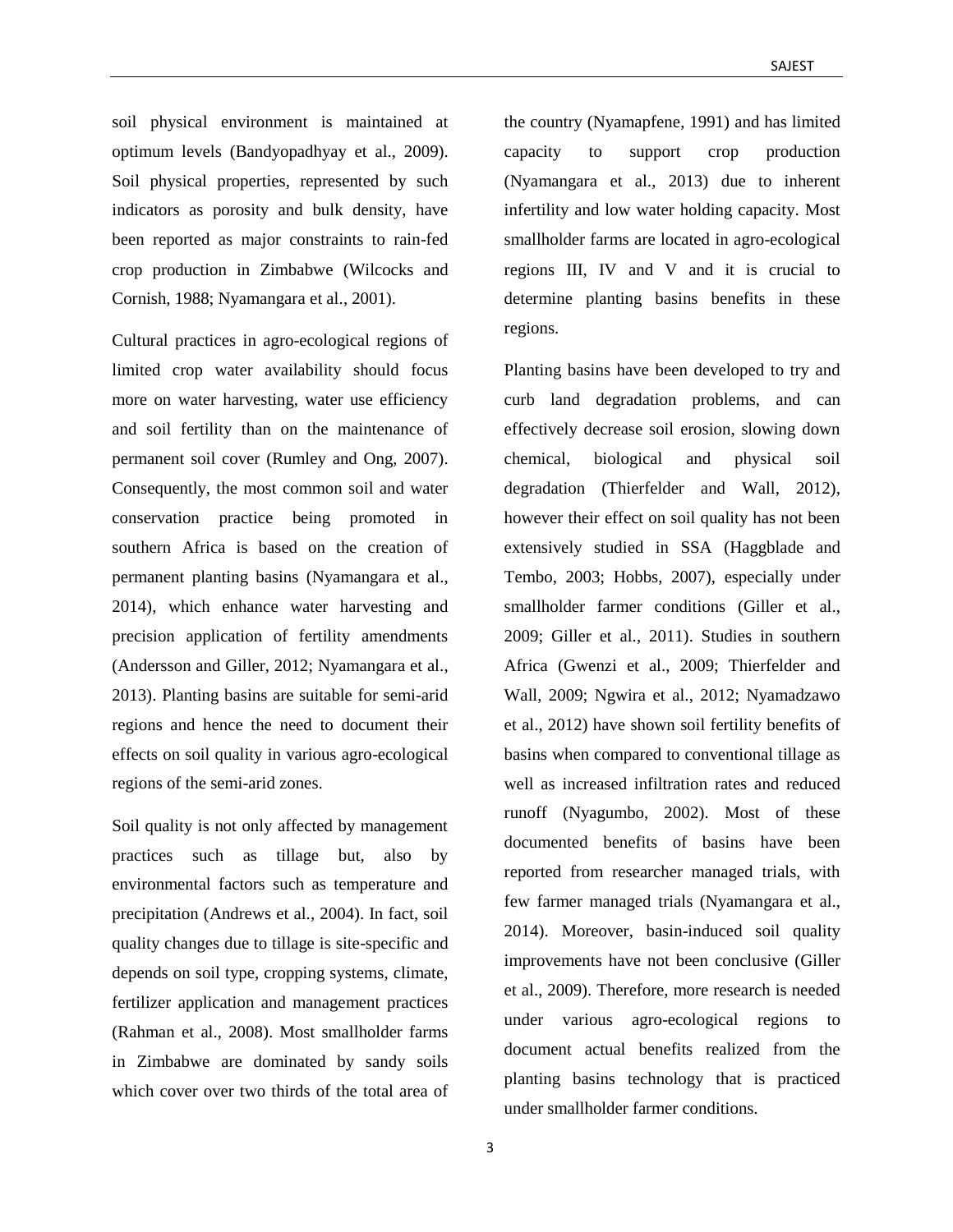An international non-governmental organization (NGO), *Action Contre la Faim* (ACF) introduced planting basins in 2010 under the Livelihood for Improved Nutrition (LIFIN) project in Chipinge district of Zimbabwe. This study evaluated the effects of basins promoted under the LIFIN project after three consecutive growing seasons, on soil organic carbon stocks, bulk density, aggregate stability, soil moisture retention and sorghum grain yield in agroecological regions III, IV and IV in Chipinge district. The study also assessed the capacity of basins to restore productivity of degraded soils in semi-arid environments. It was hypothesized that basins improve SOC stocks, bulk density, aggregate stability, soil moisture retention and sorghum grain yield along the agro-ecological gradient.

### **2. Materials and methods**

#### *2.1 Study site*

The study was conducted in ward 4 of Chipinge district (20 $\textdegree$  S, 32 $\textdegree$  E) in south-east Zimbabwe (Figure 1). The ward spans across agroecological regions III, IV and V (Figure 1), which are characterized by low, erratic and unimodal rainfall starting in November and ending in March with high probability of mid-season dry spells, mid-season droughts or full season drought (Vincent et al., 1960). The average annual rainfall is 650 to 800 mm, 450 to 650 mm and less than 450 mm for agro-ecological regions III, IV and V, respectively.

### *2.2 Selection of the experimental sites*

Before the establishment of the experiments, several farmers' fields were surveyed to carefully select fields for experimentation. Fields selected for the study had sandy soils  $(sand + silt > 80\%, and < 18\%$  clay), which are representative of a larger area of smallholder farming systems in Chipinge district and in Zimbabwe (Mtambanengwe and Mapfumo, 2005); a gentle slopes (<5%) and similar cropping and management history.



*Figure 1: Location of Ward 4 in Chipinge District, Zimbabwe showing the Agro-ecological regions*

These factors are the main causes of soil fertility gradients in Zimbabwean farming systems (Carter and Murwira, 1995). Fields where sorghum was produced without any fertility amendments for the previous 5 years were targeted. Fields had to also be at least 0.75 ha to accommodate all the three treatments. A total of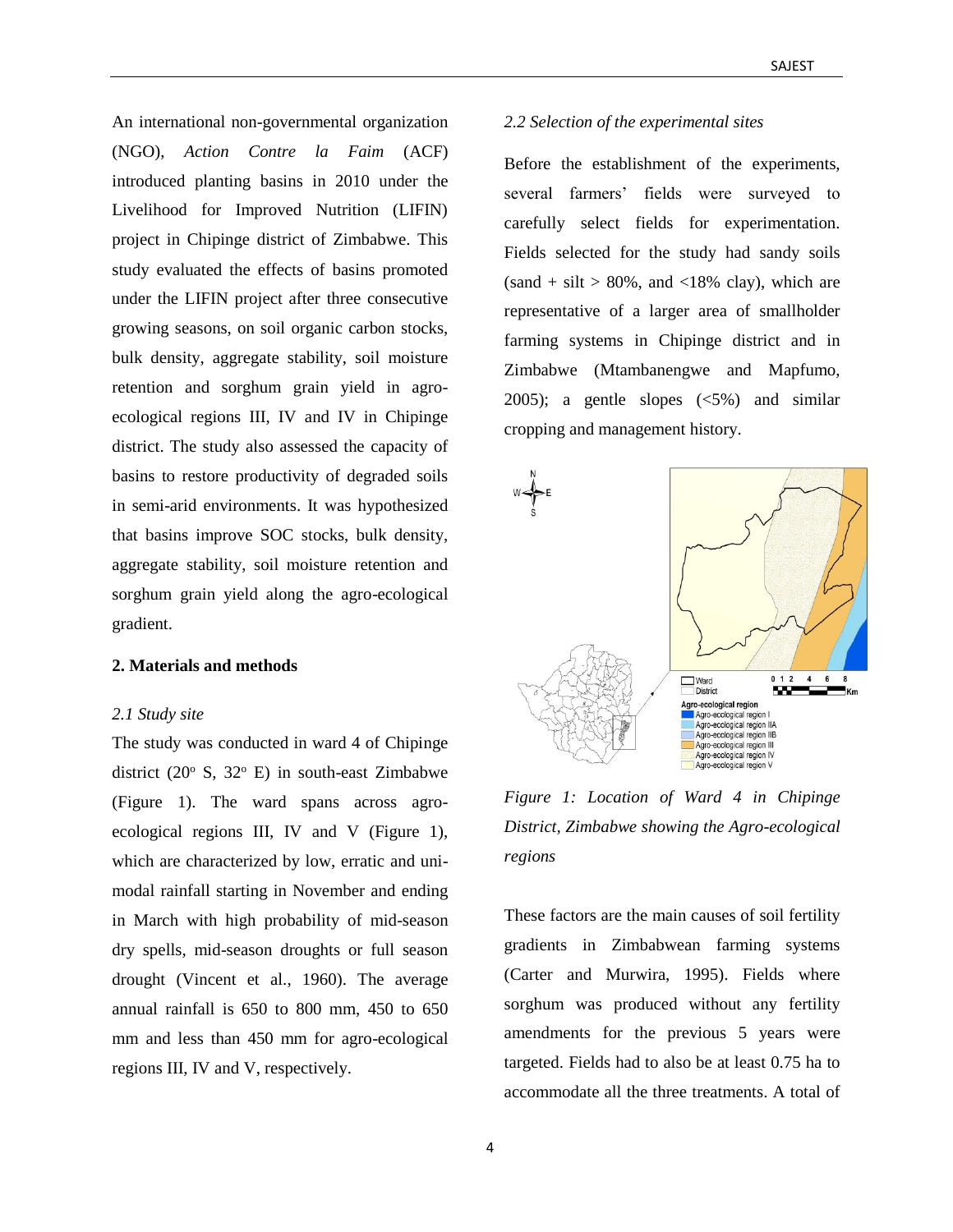eighteen farmers, six farmers in each of the three agro-ecological regions were selected.

#### *2.3 Experimental design and treatments*

A randomized complete block design in which a farmer's plot was regarded as a block receiving all the three treatments was used. In a layout with an area of 40 m  $\times$  50 m for each of the three treatments, namely planting basins (basins), hand hoeing fertilized at the same rate with basins (FP+) and hand hoeing without fertility amendments (FP) were tested in agroecological region III, IV and V. The same fertility amendments rates were maintained for planting basins and FP+ to have a valid comparison (Thierfelder and Wall, 2012). Replication was by farmer and six farmers were selected in each agro-ecological region. Hand hoeing is the common farming practice in semiarid regions of Chipinge district, where there is shortage of draught power. The farmer digs the soil with the hoe to a shallow depth of about 5 cm thereby removing weeds and mixing the soil. This type of hand hoeing mimics hand hoe weeding and soil is disturbed throughout the field unlike under basins where soil is disturbed only on planting stations during basin preparation and planting. Planting basins were 15 cm long x 15 cm wide x 15 cm deep, spaced at 0.75 m inter-row x 0.75 m in row spacing. The still visible planting basins were merely maintained in subsequent seasons (Nyamangara et al., 2013).

No mulch was applied to the experiment because of unavailability of mulching materials. Sorghum (*Sorghum bicolor cv. Macia*) was used as the test crop, since it is the main crop in these semi-arid regions. Sorghum fertilization was 5.6 N: 4.8 P: 4.6 K kg ha<sup>-1</sup> in the form of a basal dressing (Compound D) at planting and a top dressing of 27.6 kg N  $ha^{-1}$  using ammonium nitrate four weeks after emergence. Goat manure was applied at  $7 \ 110 \ \text{Kg} \ \text{ha}^{-1} \ (400 \ \text{g} \ \text{per} \ \text{basin} \ )$ whilst it was broadcasted as is the normal practice under FP+). Weeding in all plots was done manually using hand hoes.

# *2.4 Characterization of soil and goat manure in the three agro-ecological regions*

Soil samples were taken from the 0 to 15 cm depth from the selected farmers' fields in the three agro-ecological regions prior to land preparation of the 2010/11 agricultural season. Samples of soil from each farmer were air-dried and ground to pass through a 2 mm sieve prior to analysis for organic carbon using the modified Walkley-Black method, pH using calcium chloride  $(CaCl<sub>2</sub>)$  method, total N and P using the Kjeldhal digestion method (Okalebo et al., 2002). Cation exchange capacity was determined using the ammonium chloride method since pH of soil samples was < 6 (Anderson and Ingram, 1993). Soil texture was determined by the hydrometer method (Okalebo et al., 2002). Goat manure was dug out in September and heaped in the field prior to field manure application. Samples of goat manure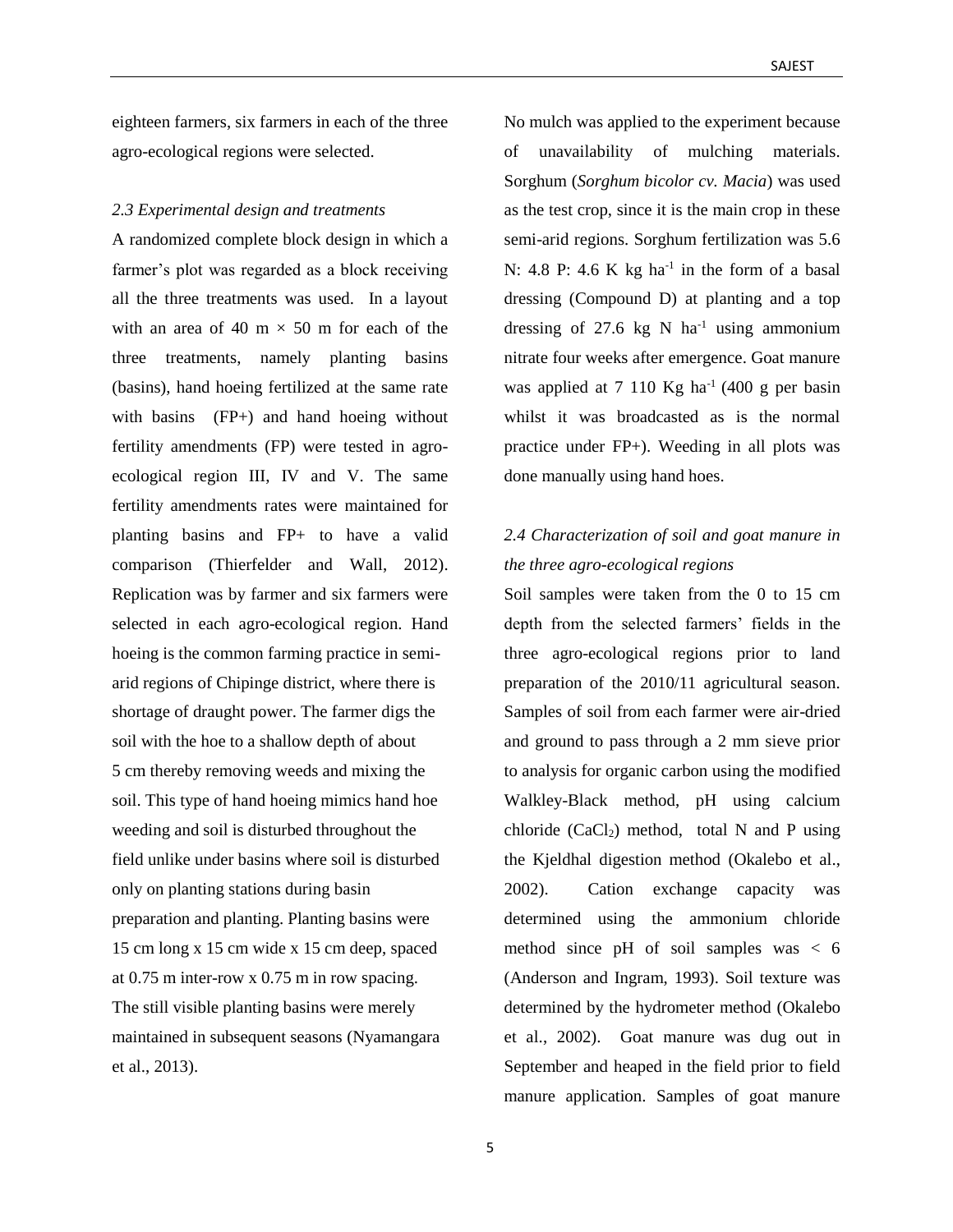from each of the 18 selected farmers were collected from the field heaps during manure application at the beginning of each season. The samples from each farmer were then separately air-dried and ground to pass through a 2 mm sieve prior to analysis for organic carbon, pH, total N and P.

# *2.5. Soil sampling and analysis for selected soil quality parameters*

After three cropping seasons, soon after harvesting in May 2013, composite soil samples consisting of 6 sub-samples per treatment (Nyamangara et al., 2013; Cheesman et al., 2016) were taken using a soil auger at two depth layers (0 to15 cm and 15 to 30 cm). Soil samples were collected close to the planting stations since planting basins technology emphasizes the maintenance of permanent planting positions, making it necessary therefore to determine the soil properties within basins where the crops are nourished from. The soil samples were airdried and then sieved through a 2 mm sieve before SOC stocks and macro-aggregate stability determination. Bulk density and soil moisture retention were determined from undisturbed core samples from depth ranges of 3 to 10 cm and 16 to 23 cm using 7 cm diameter and 7 cm long stainless steel cylinders (cores).

# *2.7 Bulk density, soil moisture retention and pore volume*

Bulk density was measured using the core method (Okalebo et al., 2002). Soil moisture retention was determined at 5, 10, 33, 100, 200 and 500 kPa suctions (Klute et al., 1986). The tension plate (sand box made of fine sand) method was used for 5 and 10 kPa suctions and the pressure plate method for  $\geq$  33 kPa suctions but did not get to the permanent wilting point (1 500 kPa) due to faulty equipment. The response of soil structure to different soil management practices is generally expressed at low suctions when assessed by water retention (Sharma and Uehara, 1968; Nyamangara et al., 2014). Therefore, pore volume was calculated as the volume of water draining between 5 and 33 kPa.

## *2.7. Soil organic carbon stocks*

The Modified Walkley-Black method (Okalebo et al., 2002) with external heating at 150 $\degree$ C for 30 minutes was used to determine SOC. The volume of soil in the top 15 cm was multiplied by the bulk density of the soil to get the total mass of soil in a hectare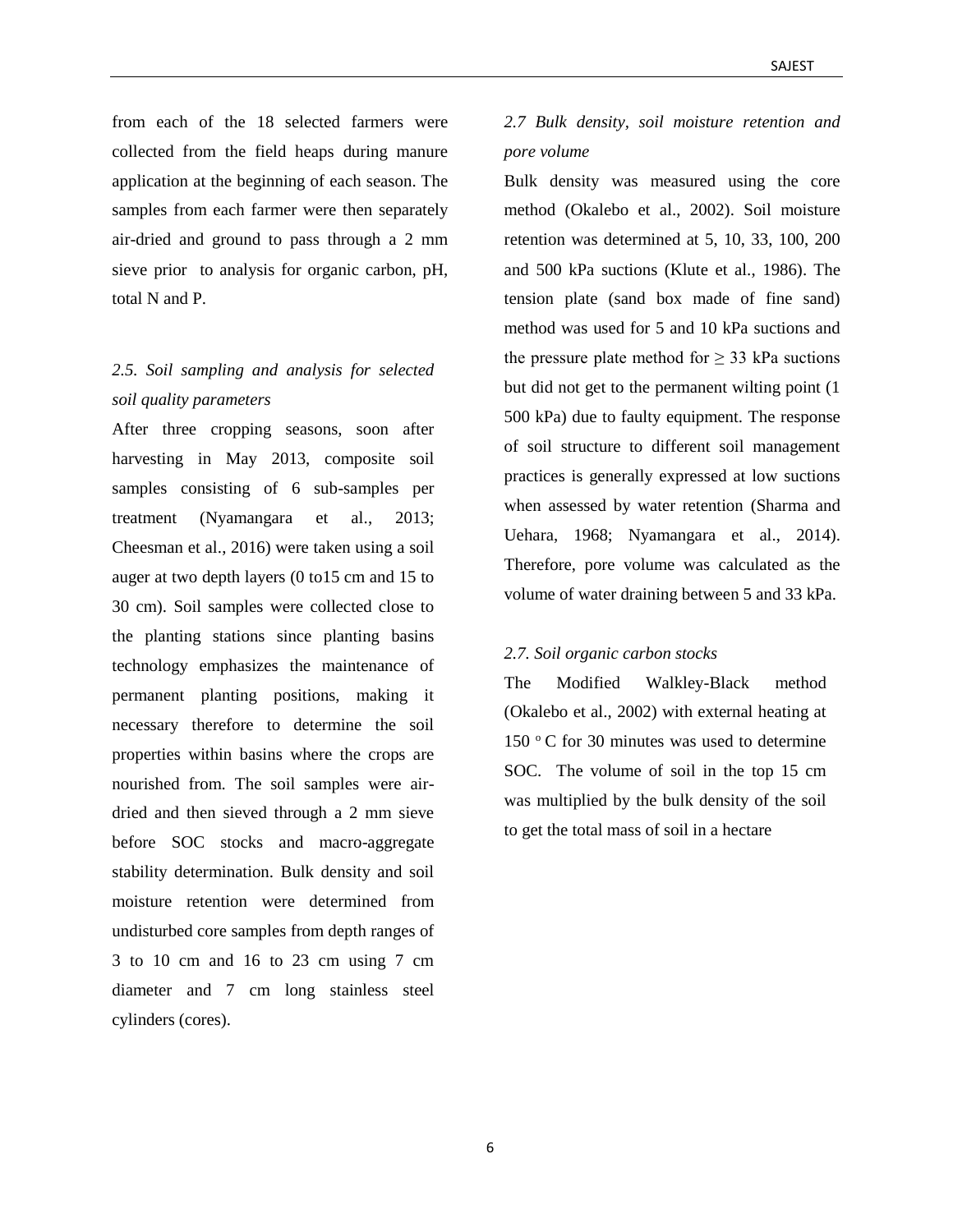| Agro-<br>ecological<br>region | Clay<br>(% ) | Silt<br>$(\%)$ | Sand<br>$(\%)$ | pH<br>(CaCl <sub>2</sub> ) | N<br>Total<br>$(\%)$ | Total P<br>$(\%)$ | <b>SOC</b><br>(% )   | <b>CEC</b><br>$(\text{cmol}_c \,\text{kg}^{-1})$ |
|-------------------------------|--------------|----------------|----------------|----------------------------|----------------------|-------------------|----------------------|--------------------------------------------------|
| Ш                             | 16<br>(0.08) | 14<br>(0.04)   | 70<br>(0.08)   | 5.18<br>(0.05)             | 0.063<br>(0.001)     | 0.048<br>(0.001)  | 0.45<br>(0.00)<br>8) | 13.35<br>(0.05)                                  |
| IV                            | 11<br>(0.05) | 12<br>(0.08)   | 77<br>(0.08)   | 5.48<br>(0.05)             | 0.039<br>(0.001)     | 0.035<br>(0.001)  | 0.34<br>(0.00)<br>8) | 9.43<br>(0.05)                                   |
| V                             | Q<br>(0.05)  | 7<br>(0.13)    | 84<br>(0.05)   | 5.55<br>(0.05)             | 0.025<br>(0.001)     | 0.027<br>(0.001)  | 0.31<br>(0.08)       | 8.85<br>(0.05)                                   |

**Table 1**: Selected soil characteristics in the three agro-ecological regions for the 0-15 cm depth (mean and standard deviation in parentheses;  $n = 6$ ).

**Table 2:** Selected characteristics of goat manure used in the study (mean and standard deviation in parentheses; n=18)

| Agro-<br>ecological<br>region | Total (N<br>$%$ ) | Total P<br>$\frac{9}{6}$ | OC(%)       | $pH(H_2O)$ | $C/N$ ratio $(\%)$ |
|-------------------------------|-------------------|--------------------------|-------------|------------|--------------------|
| Ш                             | 1.60(0.02)        | 0.86(0.05)               | 19.28(0.03) | 7.6(0.1)   | 11.54              |
| IV                            | 1.57(0.03)        | 0.83(0.04)               | 19.26(0.04) | 7.7(0.1)   | 12.27              |
| V                             | 1.54(0.05)        | 0.80(0.05)               | 19.24(0.03) | 7.8(0.1)   | 12.49              |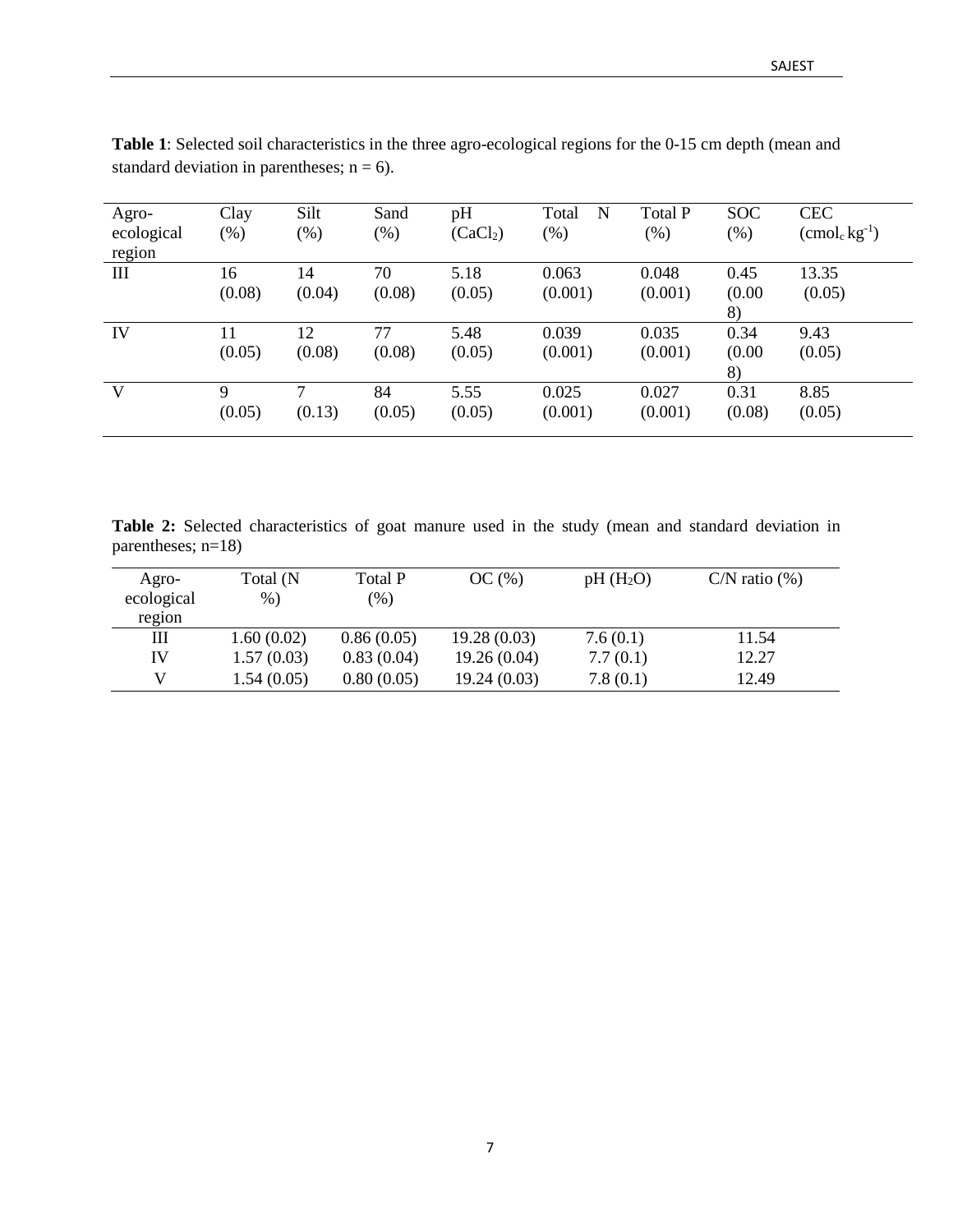(Nyamangara et al., 2014). The total mass of soil in the 0-15 cm and 15-30 cm depth was then multiplied by SOC content to calculate SOC stocks.

#### *2.8 Aggregate stability*

Macro-aggregate stability was determined using a test by Barthes and Rose (1996). Four grams of air dried soil, passed through a 2 mm sieve were immersed in de-ionized water for 30 minutes. The soil was then wet-sieved for 6 minutes, through a 0.2 mm sieve in a water tank using a motor-driven holder with a stroke length of 1.3 cm and immersion frequency of 35 cycles per minute. The remaining soil  $(> 0.2$  mm) on sieves was oven-dried  $(105\degree C)$  for 24 hours and weighed. The aggregate fraction  $> 0.2$  mm (F  $>$ 0.2 mm) was then dispersed by sieving in 0.05 M NaOH solution for 30 minutes using the same water tank. The coarse sand fraction (CS) was then obtained after oven-drying at  $105\degree$  C for 24 hours. Macro-aggregate stability, defined as the stable macro-aggregate index (Ima), was then calculated using equation 1 (Barthès et al., 1999):

$$
Ima = \frac{1000 (F > 0.2 - CS)}{gDM - CS}
$$
 (1)

Where; DM is the dry matter content of the sample, CS is the coarse sand; g is the mass of sample and  $F > 0.2$  is the fraction of soil on 0.2 mm sieve after sieving.

#### *2.9 Sorghum yield determination*

Sorghum grain yield was determined in the 2010/11, 2011/12 and 2012/13 seasons from all the eighteen selected farmers in the three agro-ecological regions. A 3 m x 3 m net plot was harvested in each treatment for sorghum grain yield measurements at the end of every season. The sorghum heads were sun dried in perforated polythene bags over 10 days, threshed and mass of harvested grain yield determined using a digital scale. The grain moisture content was then determined and averaged for three sub-samples per treatment plot using a John Deere SW moisture tester. The fresh grain weight was standardized by adjusting to 12.5% moisture content, as locally recommended by the Grain Marketing Board in Zimbabwe, by calculating the equivalent mass at standard moisture using equation 2:

$$
m_{std} = \frac{mf(100 - M\%)}{100 - 12.5\%}
$$
 (2)

Where; mstd - *the grain mass at 12.5 % moisture content*; *mf* - *the measured mass of grain at M % moisture content on a wet basis at harvesting*.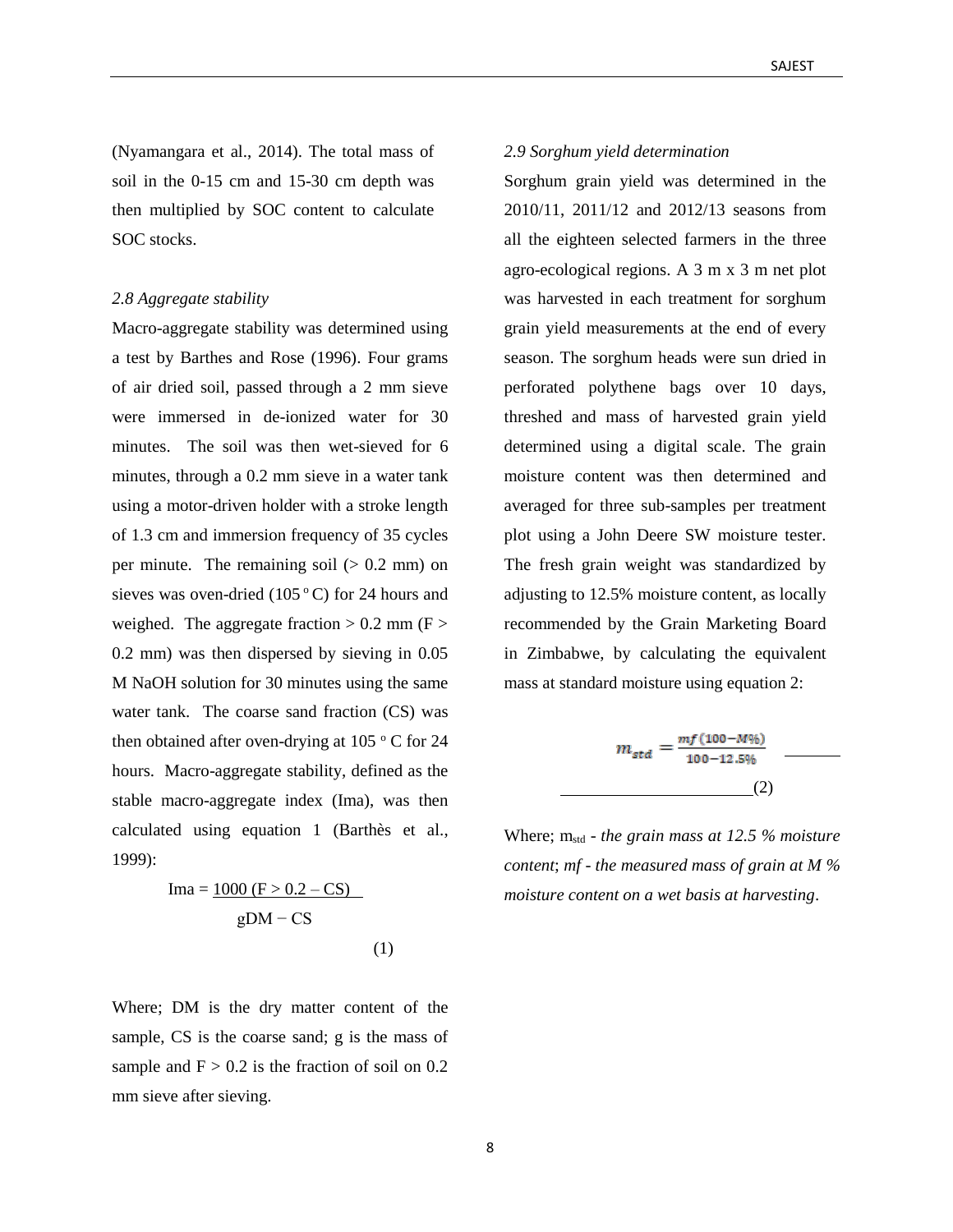#### *2.10 Statistical analyses*

Analysis of variance (ANOVA) for SOC stocks, bulk density, aggregate stability, soil moisture retention, pore volume and sorghum grain yield was generated using Genstat 14<sup>th</sup> Edition (VSN International, 2011), for each agro-ecological region. Combined analysis of variance for the three agro-ecological regions for each soil quality parameter and sorghum grain yield was also done to test for interactions between agroecological region and tillage treatments. Least significant differences ( $p < 0.05$ ) were used to differentiate between statistically different means.

#### **3. Results**

# *3.1 Characteristics of soil and goat manure in the three agro-ecological regions*

The soils were sandy loam, and the average nutrient contents were 0.043% for N, 0.037% for P and 0.367% for SOC (Table 1). Clay content, soil organic carbon, CEC, total N, and total P all decreased from agro-ecological region III to V (Table 1). The goat manure showed no significant difference over the 3 seasons and therefore, mean results were presented (Table 2). The goat manure used was strongly alkaline and relatively rich in measured nutrients with an average C: N ratio of 12 (Table 2).

#### *3.2 Soil organic carbon stocks*

Planting basins significantly increased SOC stocks  $(p<0.001)$  in the 0-15 cm depth in agroecological regions III, IV and V (Figure 2). However, there was no significant difference in SOC stocks at 15-30 cm depth (Figure 2) and between the two farmer practice treatments (FP+ and FP) at both depths in all the three agroecological regions (Figure 2). Soil organic carbon decreased with depth across all treatments in all the three agro-ecological regions (Figure 2).

The average SOC stocks were 25.55, 17.98 and 14.18 Mg ha<sup>-1</sup> in agro-ecological regions III, IV and V, respectively in the 0-15 cm depth within planting basins. In FP+, the average SOC stocks were 9.51, 7.51 and 7.43 Mg ha<sup>-1</sup> in agro-ecological regions III, IV and V, respectively. Similarly, the average SOC stocks were 9.16, 7.51 and 7.11 Mg  $ha^{-1}$  in agro-ecological regions III, IV and V, respectively under FP. When compared to the conventional farmer practice (FP), basins increased SOC stocks by 179%, 151% and 97% in agro-ecological regions III, IV and V, respectively. Moreover, agro-ecological region and planting basins interaction effects were significant ( $p<0.05$ ) only in the 0-15 cm depth.

### *3.3 Macro-aggregate stability*

In the 0-15 cm depth, aggregate stability was significantly  $(p<0.05)$  increased within planting basins (Figure 3) when compared to hand hoeing, however, there was no significant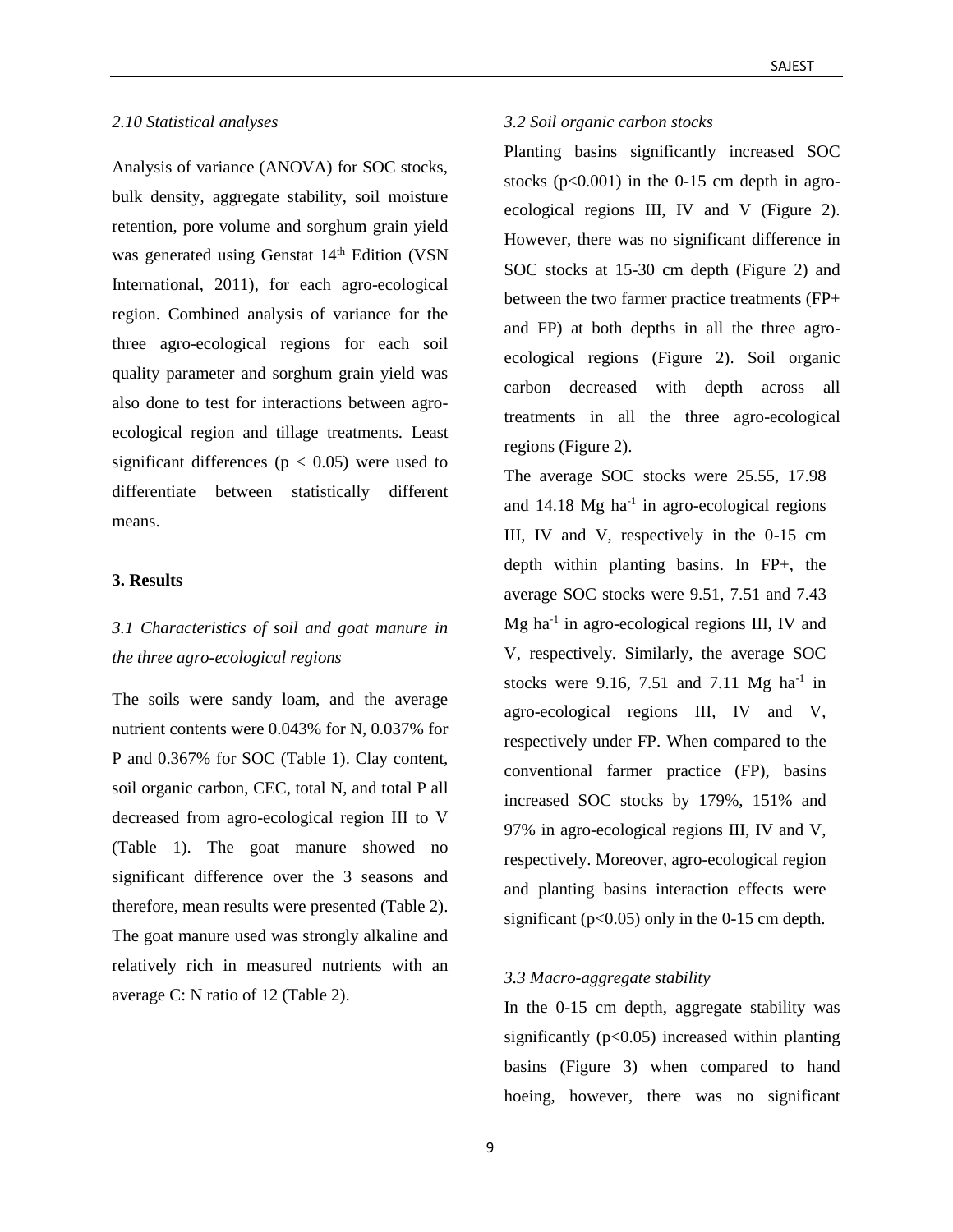difference between the two farmer practice treatments. There was no significant  $(p>0.05)$ treatment effect in the 15-30 cm depth across all the three agro-ecological regions (Figure 3). Macro-aggregate stability index (Ima) average in the 0-15 cm depth under planting basins treatment was 450, 385 and 314 in agroecological regions III, IV and V, respectively. The average macro-aggregation index (Ima) under FP+ in the 0-15 cm depth was 170, 110 and 92 in agro-ecological regions III, IV and V, respectively. Similarly, it was 155, 107 and 89 in agro-ecological regions III, IV and V, respectively under FP. Agro-ecological region and tillage interaction effects were significant (p<0.05) only in the top 15 cm. When compared to FP, planting basins increased macroaggregate stability of planting basins soils by 164.5%, 249.0% and 242.7% in agro-ecological regions III, IV and V, respectively.

#### *3.4 Bulk Density*

Bulk density significantly  $(p<0.05)$  decreased within planting basins in all the three agroecological regions (Figure 4) in the 0-15 cm depth. However, there was no significant difference between the two farmer practice treatments (FP+ and FP) in the top 15 cm (Figure 4). There was no treatment effect in the 15-30 cm depth across all the three agroecological regions (Figure 4). Bulk density increased with depth in all agro-ecological regions (Figure 4). Agro-ecological region significantly  $(p<0.05)$  influenced bulk density

at all depths. The average bulk density (kg m- $(3)$  in the 0-15 cm depth under basins was 1356, 1383 and 1451 in agro-ecological regions III, IV and V, respectively. In the FP+, the average bulk density ( $kg \text{ m}^{-3}$ ) in the 0-15 cm depth was 1436, 1470 and 1541; whilst it was 1438, 1473 and 1543 kg m-3 under FP in agroecological regions III, IV and V respectively. Agro-ecological region and tillage interaction effects were significant  $(p<0.05)$  only in the top 15 cm. When compared to FP, basin tillage reduced soil bulk density by 5.7%, 6.0% and 5.9% in agro-ecological regions III, IV and V, respectively.

# *3.5 Soil moisture retention characteristics*

Volumetric soil moisture content was significantly  $(p<0.05)$  increased by planting basins in the 0-15 cm depth at lower suctions (5 kPa and 10 kPa) (Figure 5) in all the three agro-ecological regions. There was no significant difference ( $p > 0.05$ ) between the two farmer practices at all suctions in all the three agro-ecological regions. There was no treatment effect  $(p>0.05)$  at 15-30 cm depth and between the two farmer practices (FP+ and FP) at all suctions in agro-ecological regions III, IV and V. The average volumetric soil moisture content in planting basins (0-15 cm depth) was 24.2%, 21.5% and 18.4% in agro-ecological regions III, IV and V, respectively at 5 kPa. At 10 kPa, the average volumetric soil moisture content in planting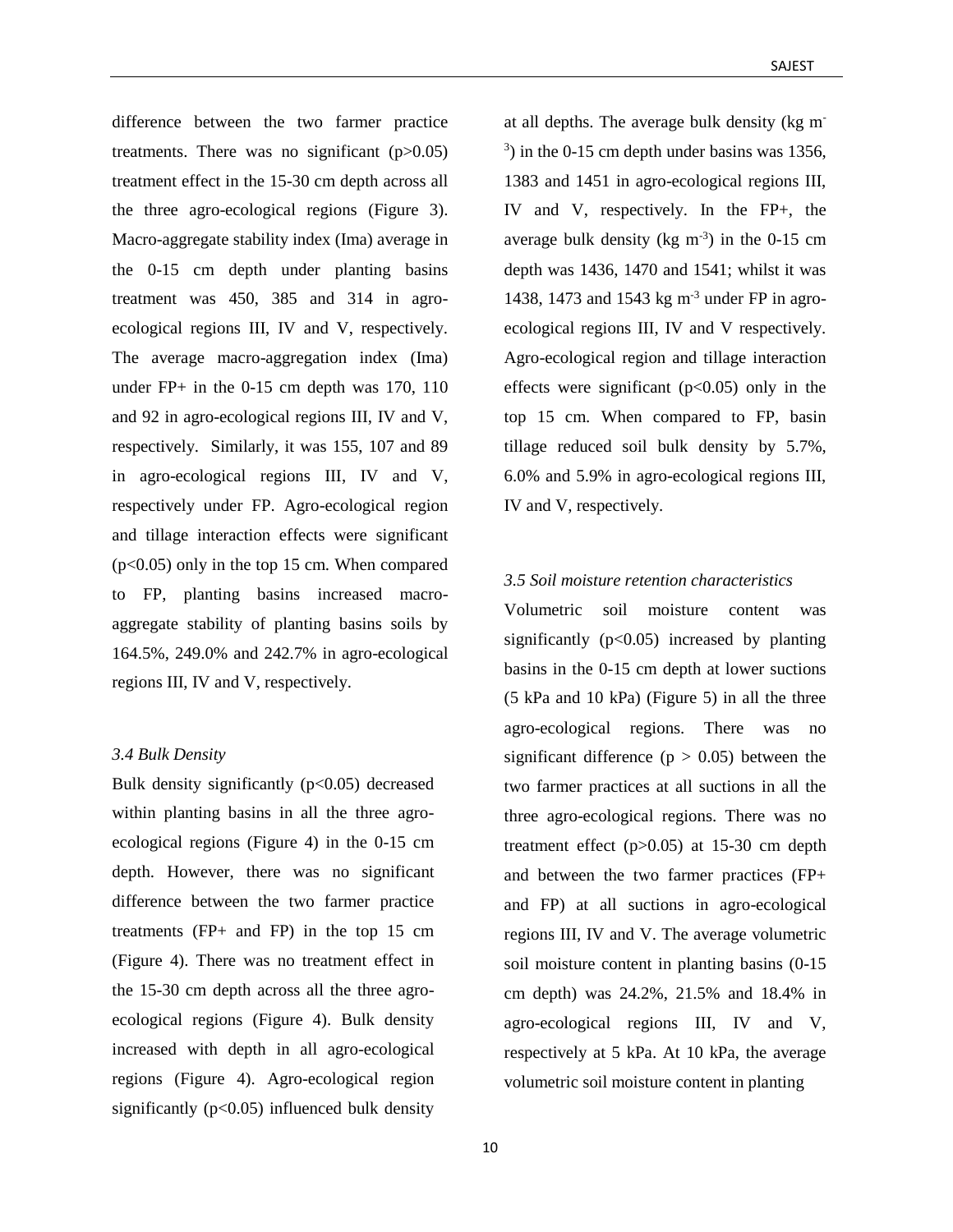

**Figure 2**: Soil organic carbon stocks (Mg/ha) for two soil depths after three seasons of planting basins (Basins), hand hoeing farmer practice with same fertility amendments as in basins (FP+) and hand hoeing farmer practice without fertility amendments (FP). (Bars represent LSD at  $P < 0.05$ ).



**Figure 3**: Soil macro-aggregation for two soil depths after three seasons of planting basins (Basins), hand hoeing farmer practice with same fertility amendments as in basins (FP+) and hand hoeing farmer practice without fertility amendments (FP). (Bars represent LSD at  $P < 0.05$ ).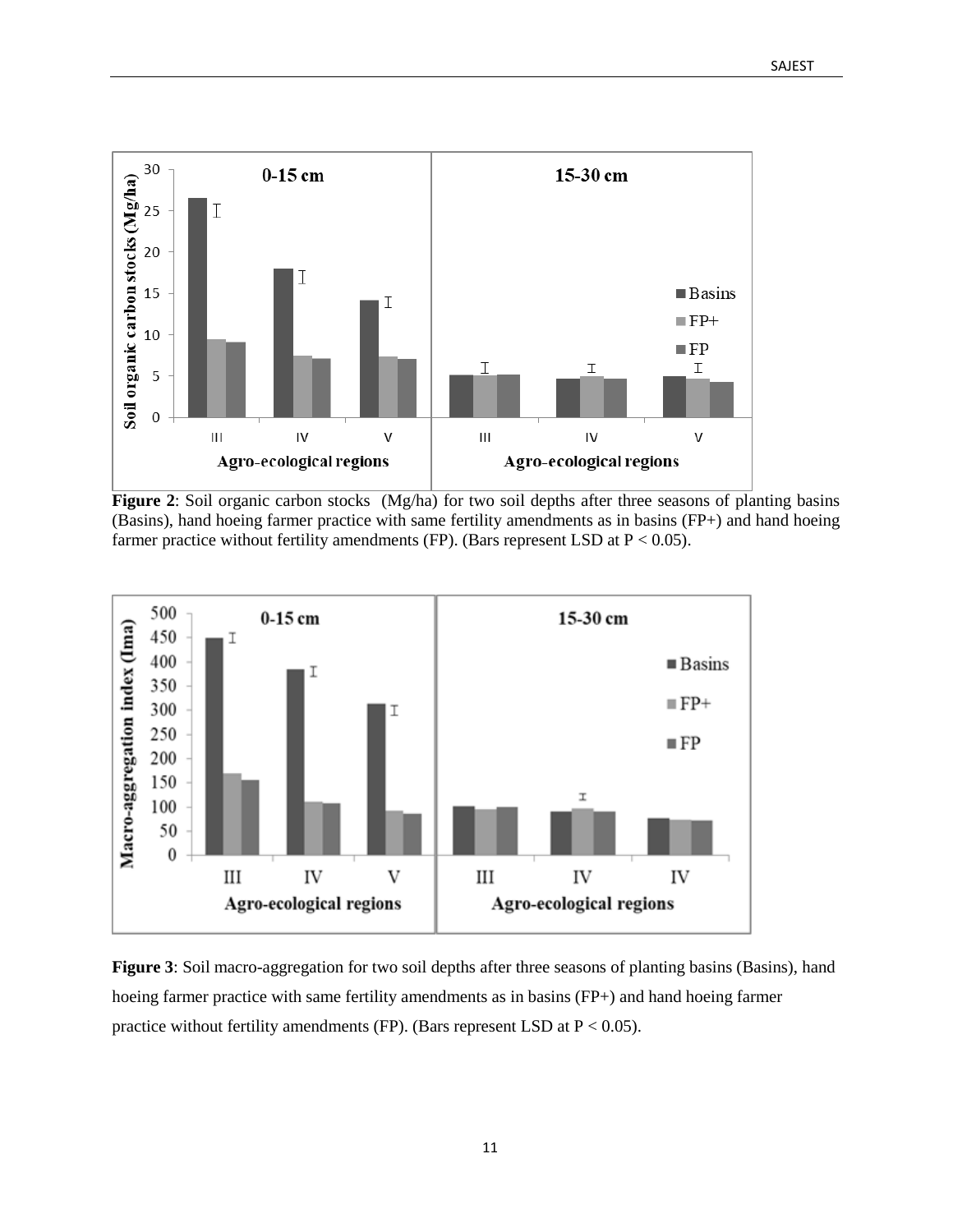

**Figure 4**: Bulk densities for two soil depths after three seasons of planting basins (Basins), hand hoeing farmer practice with same fertility amendments as in basins (FP+) and hand hoeing farmer practice without fertility amendments (FP). (Bars represent LSD at  $P < 0.05$ ).

basins was 18.7%, 16.1% and 14.4% in agroecological regions III, IV and V, respectively. In the FP+, the average volumetric soil moisture content was 15.7%, 13.5% and 11.9% in agro-ecological regions III, IV and V, respectively at 5 kPa. In the FP, the average volumetric moisture content was 15.6%, 13.4% and 11.7%, whilst at 10 kPa, the average volumetric soil moisture content was 13.4%, 11.3% and 9.5% in FP+ in agroecological regions III, IV and V, respectively. In FP, the average volumetric soil moisture content was 13.1%, 11.1% and 9.4% in agroecological regions III, IV and V, respectively. Agro-ecological region and treatment interaction effects were significant  $(p<0.05)$ only in the top 15 cm at 5 kPa. When compared to the farmer practice without

fertility amendments (FP), basins increased volumetric soil moisture content by 54.1%, 58.8% and 55.1% in agro-ecological regions III, IV and V, respectively at 5 kPa in the 0 - 15 cm depth. At 10 kPa, planting basins increased volumetric soil moisture content by 40.0%, 44.4% and 41.9% in agro-ecological regions III, IV and V, respectively.

#### *3.6 Pore Volume*

Pores draining between suction 5 and 33 kPa (pore volume) were significantly  $(p < 0.05)$ larger under planting basins than hand hoeing practices (FP+ and FP) in the 0 to 15 cm depth in all agro-ecological regions (Figure 6). Agroecological region significantly (p˂0.05) influenced pore volume in the 0-15 cm depth. In planting basins, the pore volume averaged 12.1%, 11.7% and 10.1% in agro-ecological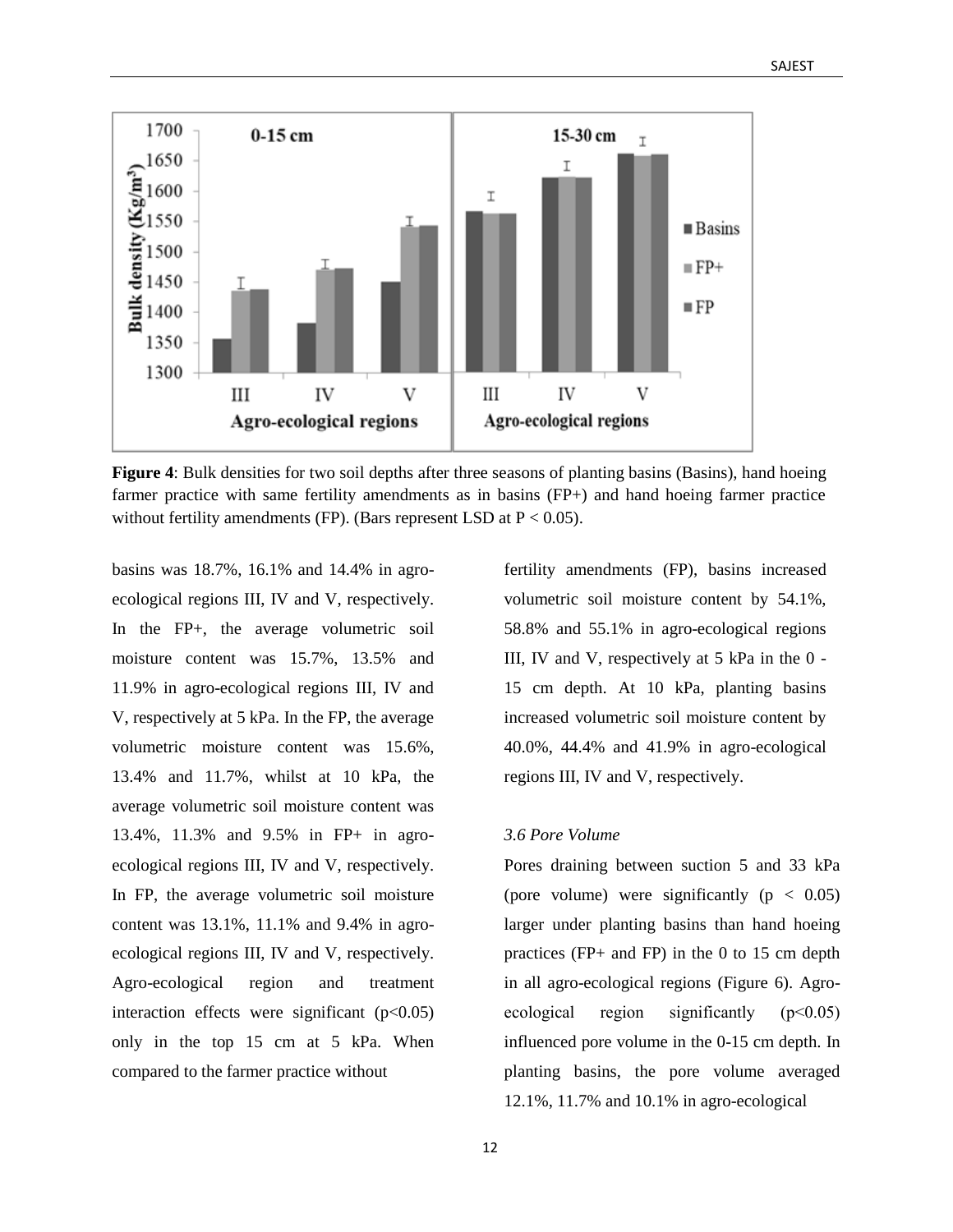

**Figure 5**: Soil moisture retention curves after three seasons of planting basins (Basins), hand hoeing farmer practice with same fertility amendments (FP+) and hand hoeing farmer practice without fertility amendments (FP). Bars represent LSD at  $P < 0.05$ . (a = 0-15 cm and b= 15-30 cm of agro-ecological region III;  $c = 0-15$  cm and  $d = 15$  to 30 cm of agro-ecological region IV;  $e = 0-15$  cm and  $f = 15-30$  cm of agro-ecological region V).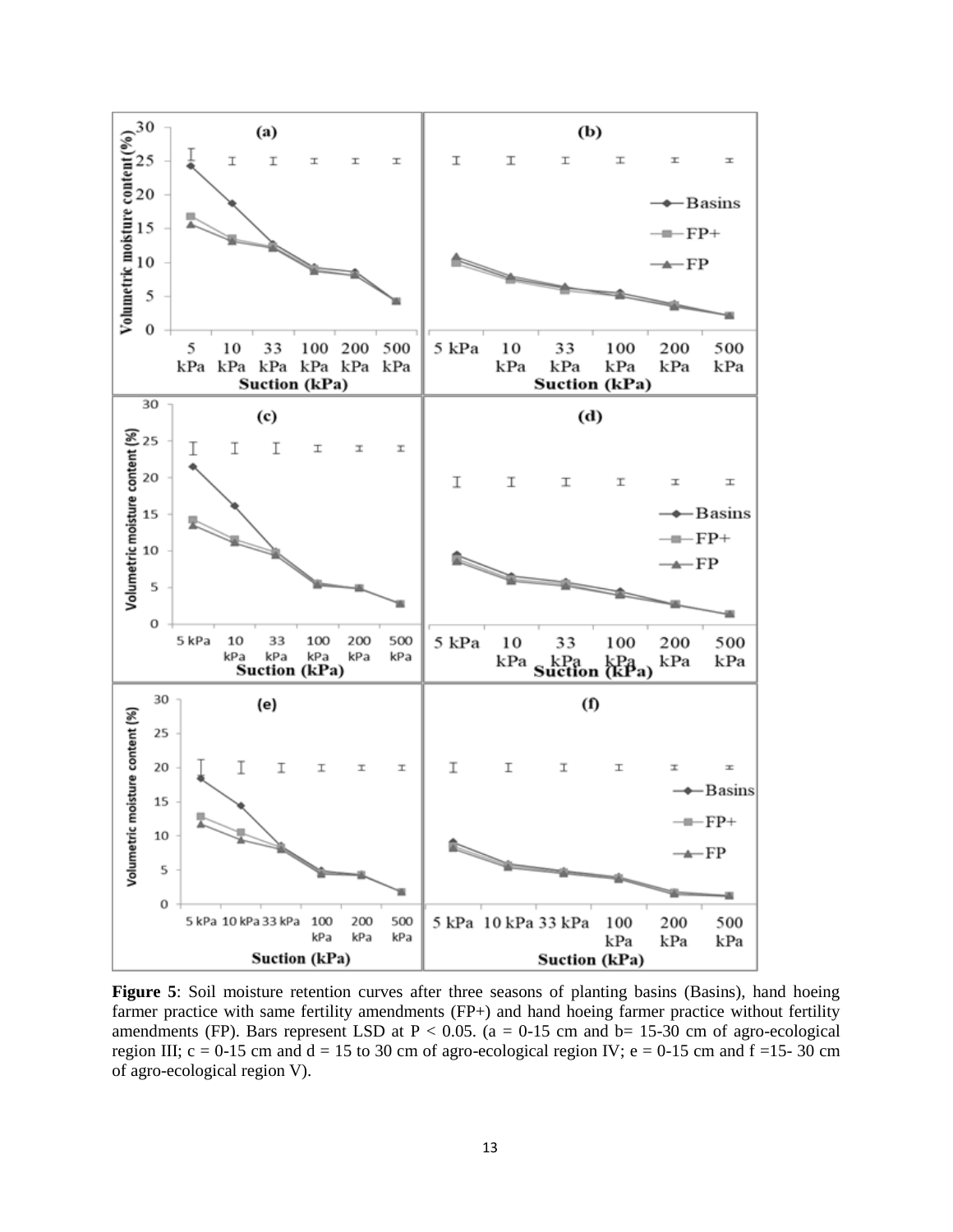regions III, IV and V respectively, whilst in FP+, the average pore volume was 3.7%, 3.8% and 3.5% in agro-ecological regions III, IV and V respectively. In FP, the average pore volume was 3.5%, 3.6% and 3.3% in agro-ecological regions III, IV and V respectively. In comparison, to farmer practice without fertility amendments (FP), planting basins increased pore volume by 235.6%, 208.5% and 194.7% in agro-ecological regions III, IV and V, respectively. However, there was no significant interaction between agro-ecological region and tillage treatments at all depths.

#### *3.7 Sorghum yield*

Planting basins significantly  $(p<0.05)$  increased sorghum grain yield compared to farmer practices (FP+ and FP) (Figure 7). There was no significant difference (p<0.05) between the two farmer practice treatments (FP+ and FP), though grain yield was consistently higher under FP+ than FP. Sorghum grain yield was significantly  $(p<0.05)$ influenced by agro-ecological region, tillage treatment and season. In planting basins, the average sorghum grain yield was 2.68, 1.72 and  $1.32$  t ha<sup>-1</sup> in agro-ecological regions III, IV and V, respectively. In contrast, the average yield was 0.96, 0.67 and  $0.45$  t ha<sup>-1</sup> in agro-ecological regions III, IV and V, respectively under FP+ and it was  $0.88$ ,  $0.61$  and  $0.40$  t ha<sup>-1</sup> in agro-ecological regions III, IV and V, respectively for FP. When compared to farmer practice without fertility amendments (FP), grain yield increased by 157%, 183% and

192% in agro-ecological regions III, IV and R V, respectively.

#### **4. Discussion**

Planting basins with organic and inorganic fertility amendments spot applied significantly increased SOC stocks in the basin soil in the three agroecological regions. This may be attributed to the precision application of fertility amendments, root biomass and decomposition of roots within basins which occupy about 4% of the area. Increase in SOC stocks in planting basins was also due to direct organic matter addition through manure as well as enhanced crop growth with higher root biomass (Mikha and Rice, 2004).

Significantly higher SOC stocks under planting basins have been reported from on-station studies in Zambia (Thierfelder and Wall, 2010) and Zimbabwe (Thierfelder and Wall, 2012; Mupangwa et al., 2013). Increased SOC concentrations in planting basins have also been reported from on-farm studies in Malawi (Ngwira et al., 2012; Mloza-Banda et al., 2014) and also in no-till systems (Nyamadzawo et al., 2008). However, planting basins did not significantly increase SOC stocks under on-farm conditions in Zimbabwe (Nyamangara et al., 2014) and this can be attributed to the dilution effect resulting from mixing soils from planting basins with that from outside basins in their sampling design.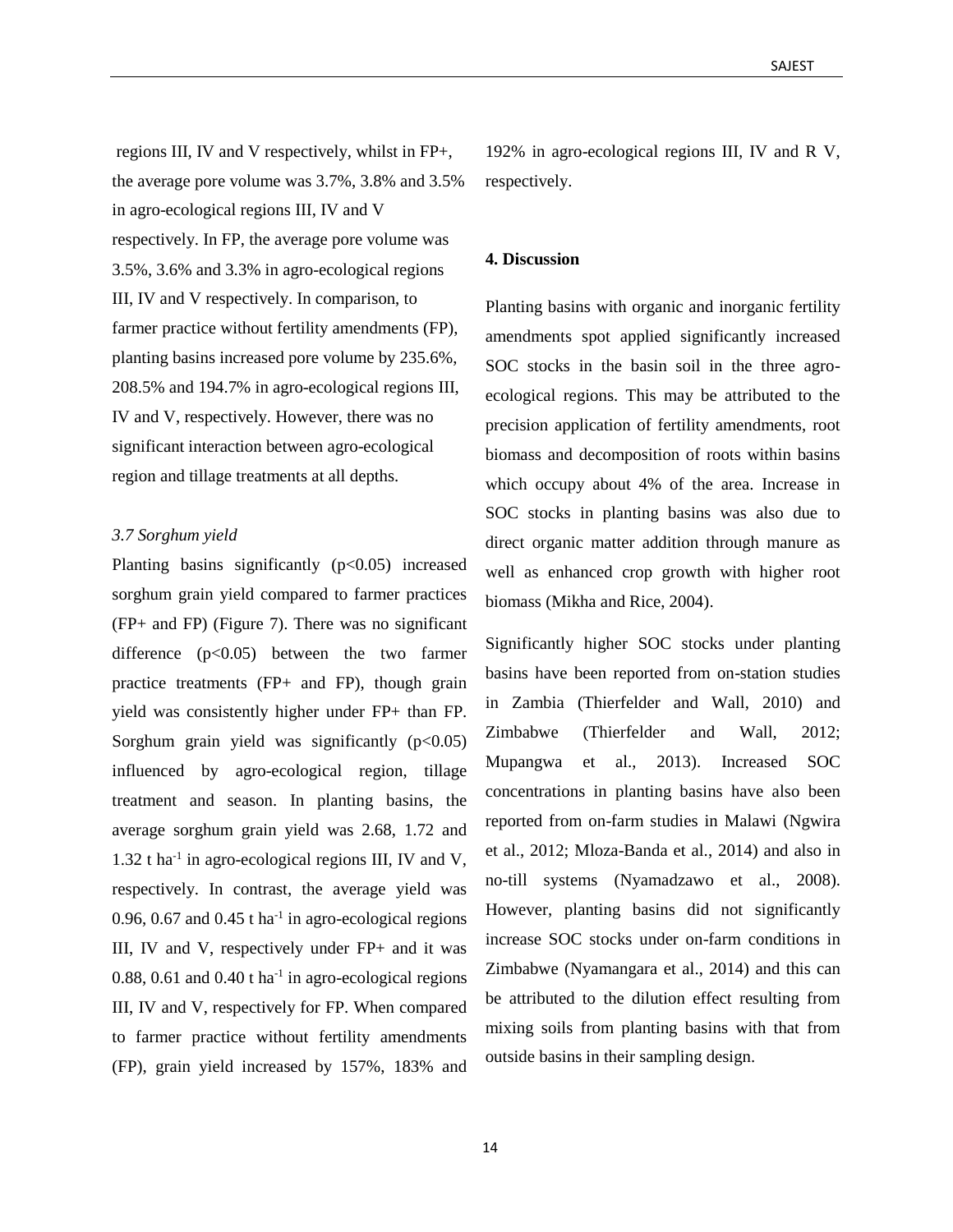

**Figure 6**: Volume of pores draining between 5 and 33 kPa suction after three seasons of planting basins (Basins), hand hoeing farmer practice with same fertility amendments as in basins (FP+) and hand hoeing farmer practice without fertility amendments (FP). Bars represent LSD at  $P < 0.05$ .



**Figure 7:** Average sorghum grain yield after three seasons of planting basins (Basins), hand hoeing farmer practice with same fertility amendments as in basins (FP+) and hand hoeing farmer practice without fertility amendments (FP). (Bars represent LSD at  $P < 0.05$ ).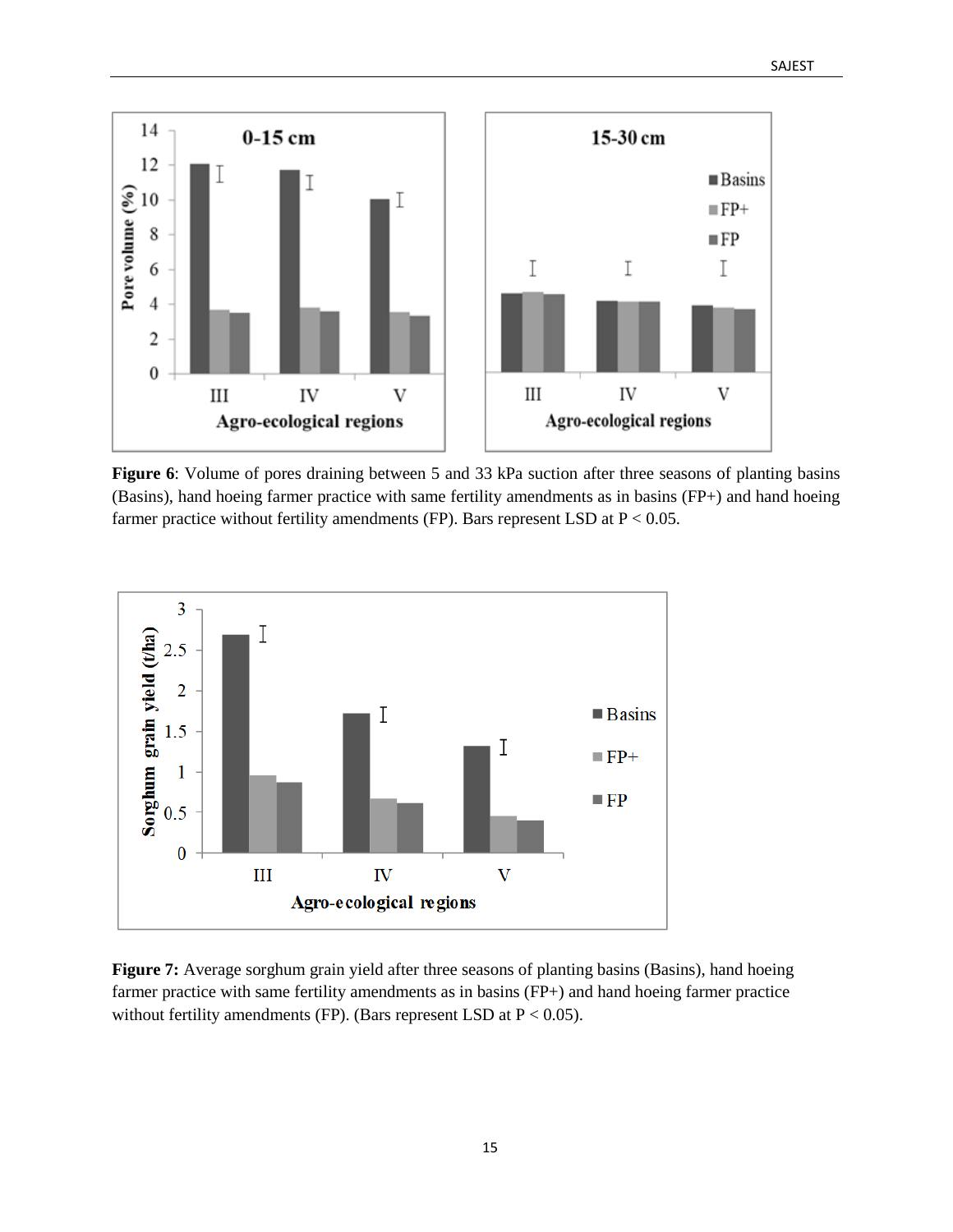Improved SOC has also been reported elsewhere (Hati et al., 2006; Mucheru-Muna et al., 2007; Mugwe et al., 2009; Dunjana et al., 2012), after sole or combined application of manure with inorganic fertilizers.

Most Zimbabwean soils have critically low levels of OM. Therefore, the continued use of planting basins will ensure a gradual build-up of SOC stocks. However, to guarantee at least 10 g C kg-1 soil, which is considered to be a minimum SOC threshold for crop yield (Nyamangara et al., 2013), smallholder farmers should be encouraged to continuously apply organic materials and maintain permanent planting basins.

Average SOC stocks were highest in agroecological region III which has highest clay content (Table 1), showing the significance of clay in protecting OM from decomposition (Nyamangara et al., 2014). Organic materials form associations with clay particles and thus enhancing SOC stabilization within aggregates (Nyamadzawo et al., 2007). In addition, in agroecological region III, plant growth and biomass additions from roots is greater. Soil organic carbon stocks decreased with depth in all agroecological regions and this was attributed to a decrease in plant biomass and manure inputs as the depth increased. The increased SOC stocks levels suggest the importance of planting basins in improving topsoil quality since surface SOC is a primary indicator of soil functioning (Franzluebbers, 2002). Surface soils in planting

basins are less exposed to oxidative losses of SOC as has been reported elsewhere (West and Post, 2002; Sainju et al., 2006), due to minimum soil disturbance. The observed higher SOC stocks in basins enhance soils quality and productivity.

Significant effects of planting basins on macroaggregate stability were only confined to surface soils in all the three agro-ecological regions. This indicates that localized application of fertility amendments within planting basins resulted in enhanced soil aggregation due to augmented SOM accumulation. Root exudates and fragments plus mycorrhizal hyphae acts as binding agents and thus increases soil resilience to deformation (Kay, 1990; Soane, 1990; Verhulst et al., 2010). In contrast, broadcasting of goat manure resulted in low SOC contents under FP+. Therefore, aggregate stability decreases as it is affected by minimal changes in SOC (Six et al., 2000; Verhulst et al., 2010).

Aggregate stability is closely linked to SOC (Verhulst et al., 2010) even in low clay content soils (Gwenzi et al., 2009). Soil organic carbon greatly influences aggregate stability (Elliot, 1986), by binding soil micro-aggregates together through increased microbial proliferation (Oades, 1984; Six et al., 2000), and this is why the trend in macro-aggregate stability is consistent with observed SOC for those soils. Improved aggregate stability after manure and fertilizer applications were also reported elsewhere (Shirani et al., 2002; Mikha and Rice,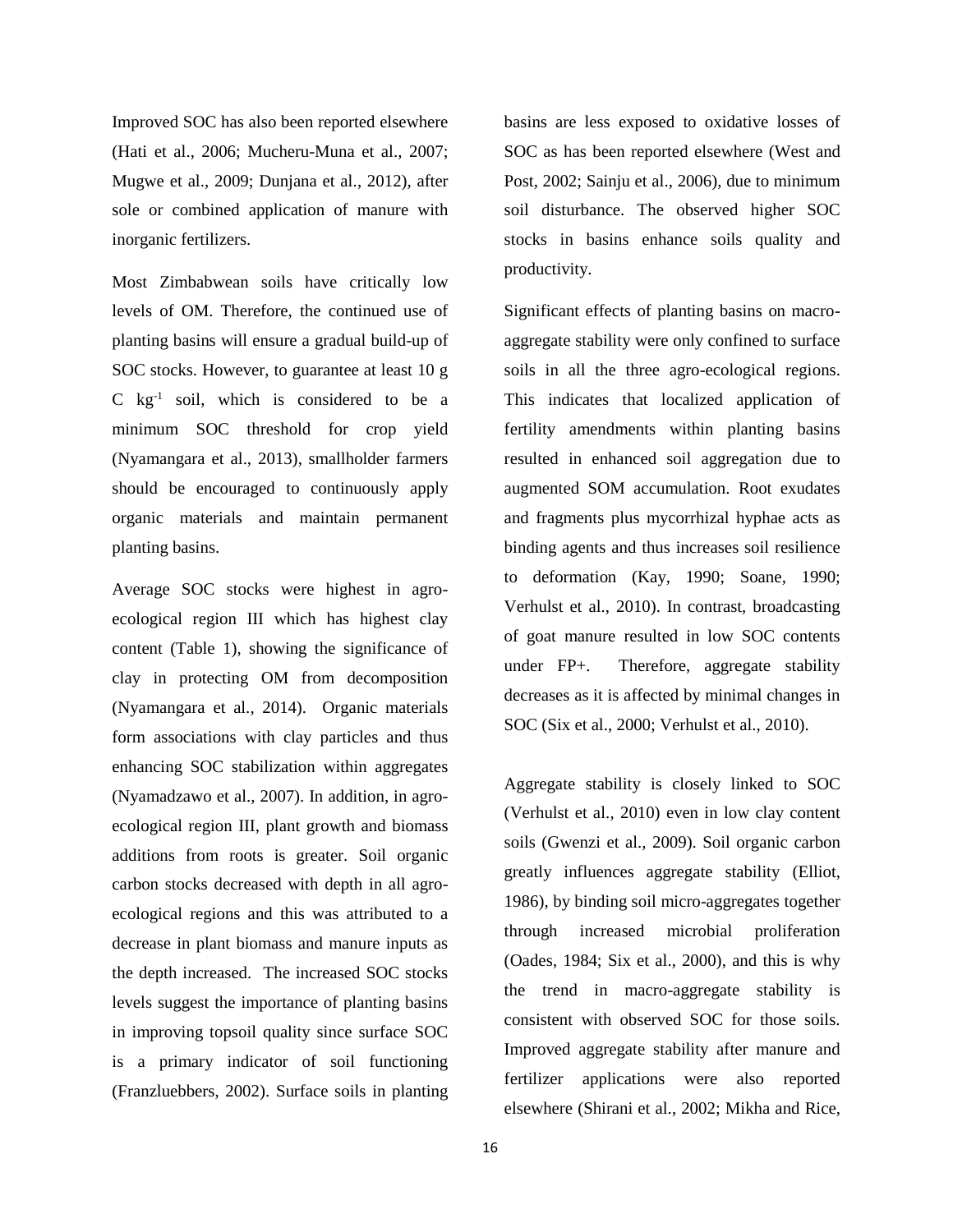2004; Hati et al., 2006). Low macro-aggregate stability in farmer practice treatments and in the subsoil was attributed to low SOC levels.

The decrease in surface soil bulk density in all agro-ecological regions under basins was attributed to improved soil structure due to increased SOC stocks, aggregate stability, and the sequential increase in pore volume, aeration and root growth. Higher OM level improves soil structure and porosity (Nyamadzawo et al., 2007). Organic matter plays a dominant role in the bulk density of soil because of its much lower density than mineral particles and its aggregation effect on soil structure (De Vos et al., 2005). The dilution effect caused by mixing the less dense organic manures with the denser mineral fraction of the soil reduces bulk density (Khaleel et al., 1981). This decreased bulk density is supported by results in Zimbabwe (Nyamangara et al., 2014), and in Malawi after two years of planting basins practice (Mloza-Banda et al., 2014). The significant decrease in bulk density as observed in this study is a meaningful result for semi-arid smallholder agriculture since high bulk densities are known to cause poor crop emergence and root impedance (Nyamangara et al., 2014). Nyamangara et al. (2014) and Belder et al. (2007) also reported a decrease in bulk density of soils from mulched planting basins in various agro-ecological regions of Zimbabwe. Sharma et al. (2000) also reported similar results after fertilizer and manure additions. Results suggest

that conventional hand hoeing increases bulk density and this can be explained by extreme soil disturbances and low SOC. In fact, cultivated soils become unstable and structure collapses rapidly in the presence of water (Osunbitan et al., 2005).

In subsurface horizons, bulk density was similar among treatments (Ga´l et al., 2007; Thomas et al. 2007), because tillage effects on bulk density is mainly confined to the top soil (Verhulst et al., 2010). The pressure exerted by overlying soil layers (Tsimba et al., 1999), plus the decrease in both SOC and aggregate stability explains the increase in bulk density with depth.

Planting basins effects on soil moisture retention were only observed in the 0-15 cm depth at 5 and 10 kPa suctions (Figure 4). This was attributed to improved soil structure and SOC stocks. Soils with higher SOC tend to have greater water holding capacity when compared to soils of the same texture but with lower SOC (Hudson, 1994). These findings agrees with reports by Belder et al. (2007) and Nyamangara et al. (2014) who also observed significantly higher soil moisture retention under basins. Improved soil moisture retention was also reported from other studies (Nyamangara et al., 2001; Dunjana et al., 2012), after manure and fertilizer additions as was the case in basins . Water retention is structurally controlled at lower suctions  $( \leq 10 \text{ kPa})$  whilst at higher suctions  $(\geq 33 \text{ kPa})$  it is texturally controlled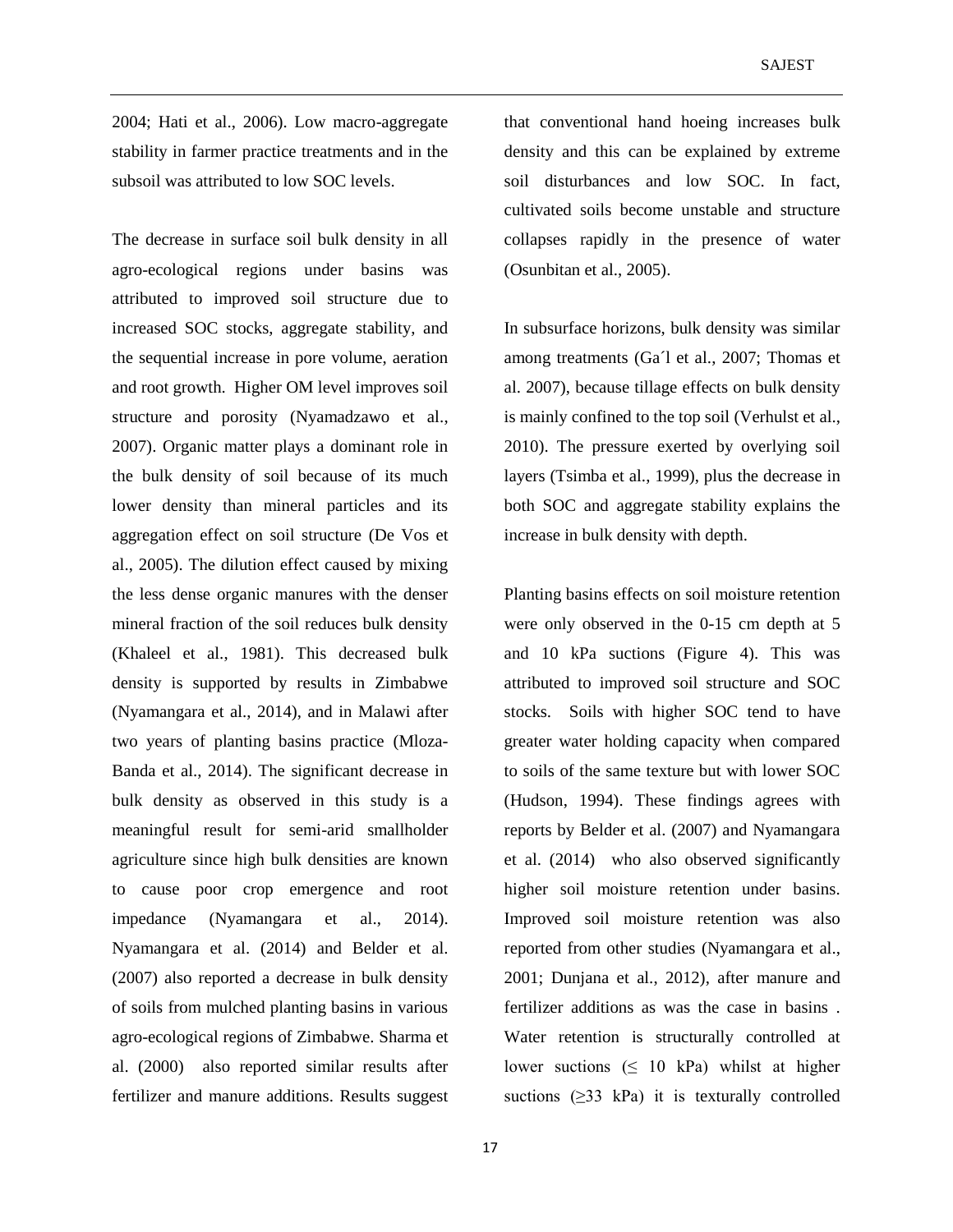(Hillel, 1982; Hall, 1991). This explains differences in soil moisture retention and is the same reason for its decrease with depth.

The increase in pore volume may have been due to increased SOC stocks and consequent soil structure improvement. These results are supported by Nyamangara et al. (2014) who also reported increased pore volume for planting basins systems in Zimbabwe. Improved pore volume is also reported for no-till systems (Drees et al., 1994; VandenBygaart et al., 1999; Eynard et al., 2004), and these have been attributed to abundance of earthworm and root channels. The improved porosity leads to increased initial infiltration rate (Nyamangara et al., 2014), since it depends on the interconnectivity, size, shape and quantity of pores (Verhulst et al., 2010). This means that soils under planting basins can better withstand high intensity storms which are common in semi-arid agro-ecologies especially at the beginning of the rainy season (Nyamangara et al., 2014).

The significantly higher sorghum yield under planting basins was attributed to the precision application of fertility amendments. Higher sorghum yield could also be linked to better rain water harvesting through basins. This is supported by findings that basins can increase yields since they capture and conserve moisture (Mupangwa, 2009; Nyagumbo et al., 2009). This increased crop productivity in planting basins systems can remove pressure from marginal and fragile areas as farmers are able to meet their food requirements from smaller land units and thus leave more land under natural vegetation.

The results of this three-year on-farm assessment of planting basins compared to farmer practices with and without supplementary fertility amendments indicates that soil properties such as soil C, aggregate stability, bulk density and soil water retention at low suctions (i.e. easily available water) improved under planting basins only within the 0-15 cm depth. The addition of fertilizers did not improve any of these soil quality parameters under conventional farmer tillage practices, as observed elsewhere in sub-Saharan Africa (Kintchéa et al., 2015), suggesting that planting basins was a pre-condition for significant effects of organic and inorganic fertilization on soil quality, as reported by (Sommer et al., 2014).

#### **5 Conclusions**

It can be concluded that short term improvement in soil physical properties due to planting basins where fertility amendments are concentrated is only confined to permanent planting stations. Planting basins with fertility amendments improved SOC stocks, aggregate stability, bulk density, soil moisture retention and pore volume in agro-ecological regions III, IV and V. Therefore, planting basins have the potential to improve soil quality at permanent planting stations in degraded fields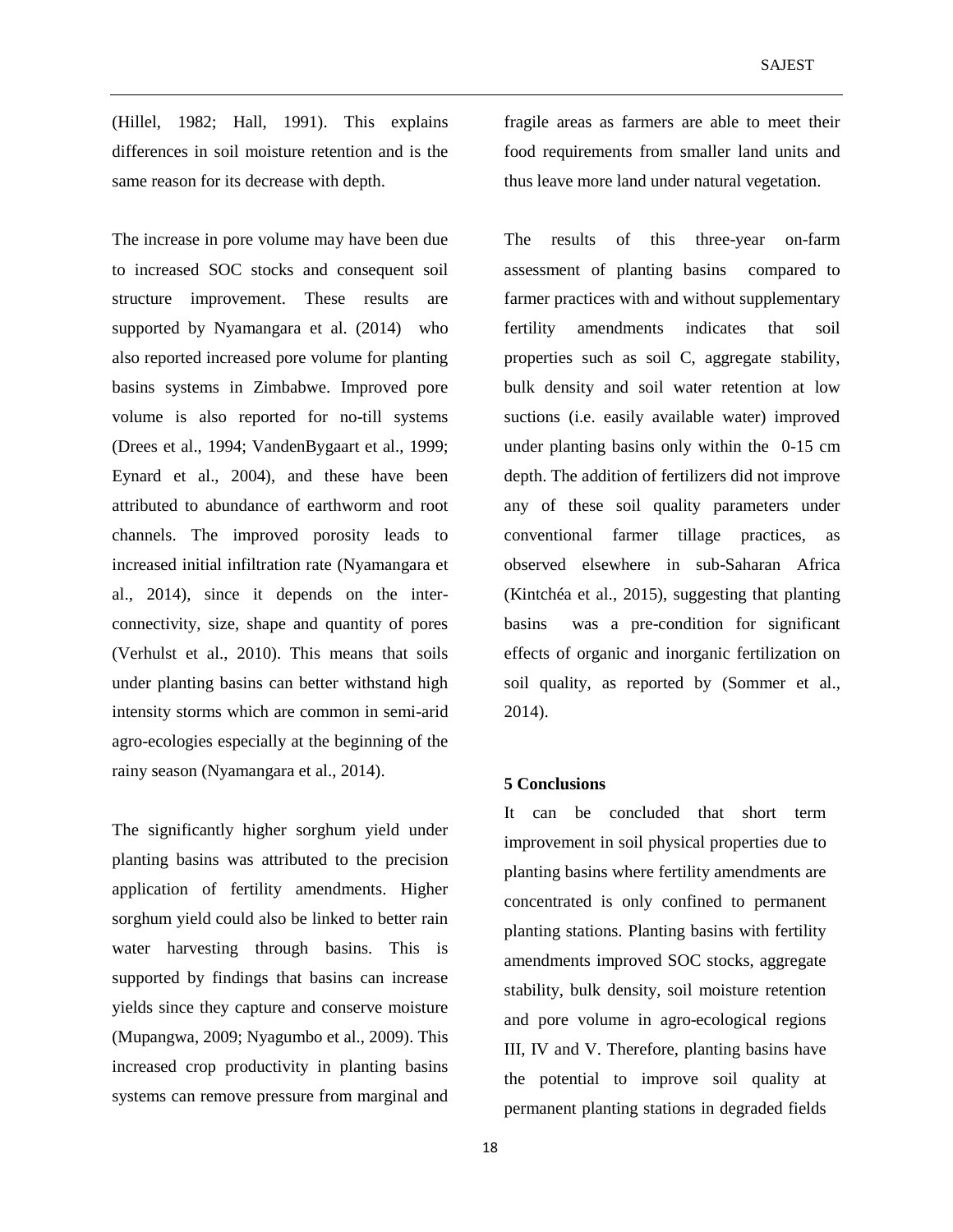of semi-arid regions along an agro-ecological gradient as shown by this short term study in Chipinge district. Planting basins with fertility amendments look promising as a strategy to raise crop productivity under rain-fed conditions and thus improving household food security in semi-arid tropical areas. Considering the soil and crop productivity benefits highlighted in this study, there is a strong justification for the widespread promotion and adoption of planting basins in various agro-ecological regions of Zimbabwe. Thus, basins can play a role in climate change mitigation and adaptation through improved crop and soil productivity.

#### **Conflict of interest**

The authors declare that there is no conflict of interests regarding the publication of this article.

#### **Acknowledgement**

The authors are grateful to *Action Contre la Faim* (ACF) and the Research Platform - Production and Conservation in Partnership (RP-PCP) for funding the project, CIRAD and the University of Zimbabwe for hosting the project and to AGRITEX extension officers and farmers for their collaboration.

### **6. References**

Aagaard, P. J. 2009. Misconceptions Regarding Minimum Tillage and Conservation Farming: A Farmers' Perspective, Zambia Conservation Farming Unit. Lusaka.

Andersson, J.A., and S. D'Souza. 2014. From Adoption Claims to Understanding Farmers and Contexts: A Literature Review of Conservation Agriculture (CA) Adoption among Smallholder Farmers in Southern Africa. Agriculture, Ecosystems and Environment 187: 116–132.

Andersson, J.A., and K.E. Giller. 2012. On Heretics and God's Blanket Salesmen: Contested Claims for Conservation Agriculture and the Politics of Its Promotion in African Smallholder Farming. In J. Sumberg and J. Thompson (Eds). Contested Agronomy: Agricultural Research in a Changing World. London: Earthscan. pp. 1–22.

Bandyopadhyay, K.K., K.M. Hati, and R. Singh. 2009. Management Options for Improving Soil Physical Environment for Sustainable Agricultural Production: A Brief Review. Journal of Agricultural Physics 9: 1–8.

Barthes, B., and E. Rose. 1996. The Stability of Aggregates an Indicator of the Sensitivity of the Ground Streaming and Erosion: Validation on Several Scales. Soil Science Society of America Journal 60: 888–94.

Barthès, B., A. Albrecht, J. Asseline, G. De Noni, and E. Roose. 1999. Relationship between Soil Erodibility and Topsoil Aggregate Stability or Carbon Content in a Cultivated Mediterranean Highland (Aveyron, France).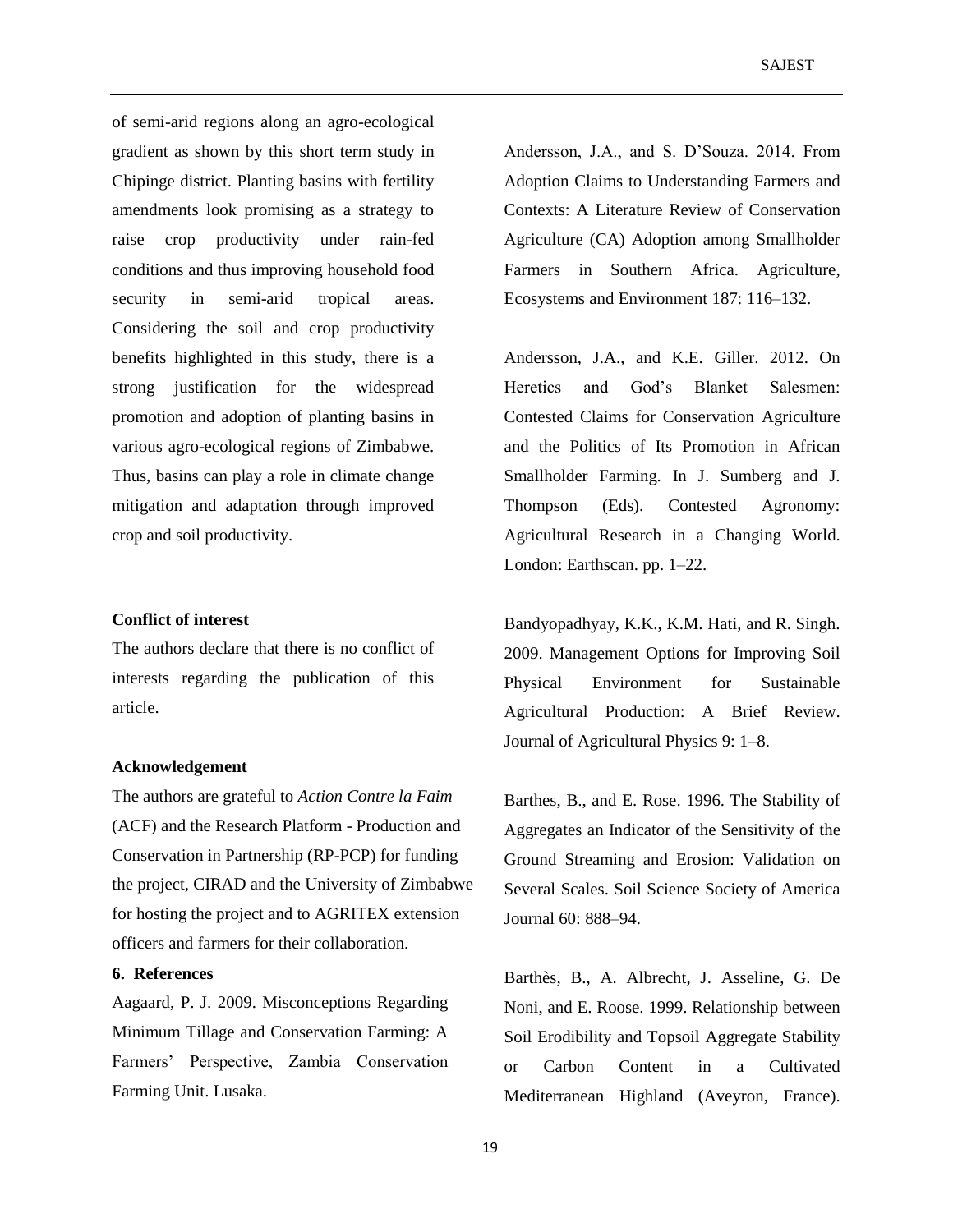Communications in Soil Science and Plant Analysis 30 (13–14): 1929–38.

Baudron, F., H.M. Mwanza, B. Triomphe, and M. Bwalya. 2007. Conservation Agriculture in Zambia: A Case Study of Southern Province. African Conservation Tillage Network, Centre de Coopération Internationale de Recherche Agronomique Pour Le Développement, Food and Agriculture Organization of the United Nations. Nairobi, Kenya, 1–57.

Belder, P., S. Twomlow, and L. Hove. 2007. Early Evidence of Improved Soil Quality with Conservation Farming under Smallholder Farming Conditions in Zimbabwe. In ICID Conference, 1–15. Johanesburg, South Africa: ICID Conference.

Bolliger, A., J. Magid, T.J. C. Amado, F. Sko´ra Neto, M.F. dos Santos Ribeiro, A. Calegari, R. Ralisch, and A. de Neergaard. 2006. Taking Stock of the Brazilian 'Zero‐Till Revolution': A Review of Landmark Research and Farmers' Practice. Advances in Agronomy 91: 47–110.

Cheesman, Stephanie, Christian Thierfelder, Neal S. Eash, Girma Tesfahun Kassiec, and Emmanuel Frossard. 2016. Soil Carbon Stocks in Conservation Agriculture Systems of Southern Africa. Soil & Tillage Research 156: 99–109.

Corsi, S., T. Friedrich, A. Kassam, M. Pisante, and J.Moraes Sà. 2012. Soil Organic Carbon Accumulation and Greenhouse Gas Emission Reductions from Conservation Agriculture: A Literature Review. Integrated Crop Management 16: 1–103.

De Vos, B., M.V. Meirvenne, P. Quataert, J. Deckers, and B. Muys. 2005. Predictive Quality of Pedotransfer Functions for Estimating Bulk Density of Forest Soils. Soil Science Society of America Journal 69 (2): 500-510.

Drees, L.R., A.D. Karathanasis, L.P. Wilding, and R.L. Blevins. 1994. Micromorphological Characteristics of Long-Term No-till and Conventionally Tilled Soils. Soil Science Society of America Journal 58 (2): 508–17.

Dunjana, N., P. Nyamugafata, A. Shumba, J. Nyamangara, and S. Zingore. 2012. Effects of Cattle Manure on Selected Soil Physical Properties of Smallholder Farms on Two Soils of Murewa, Zimbabwe. Soil Use and Management 28 (2): 221–28.

Elliot, E.T. 1986. Aggregate Structure and Carbon, Nitrogen and Phosphorus in Nature and Cultivated Soils. Soil Science Society of America Journal 50: 627–33.

Eynard, A., T. E. Schumacher, M. J. Lindstrom, and D. D. Malo. 2004. Porosity and Pore-Size Distribution in Cultivated Ustolls and Usterts.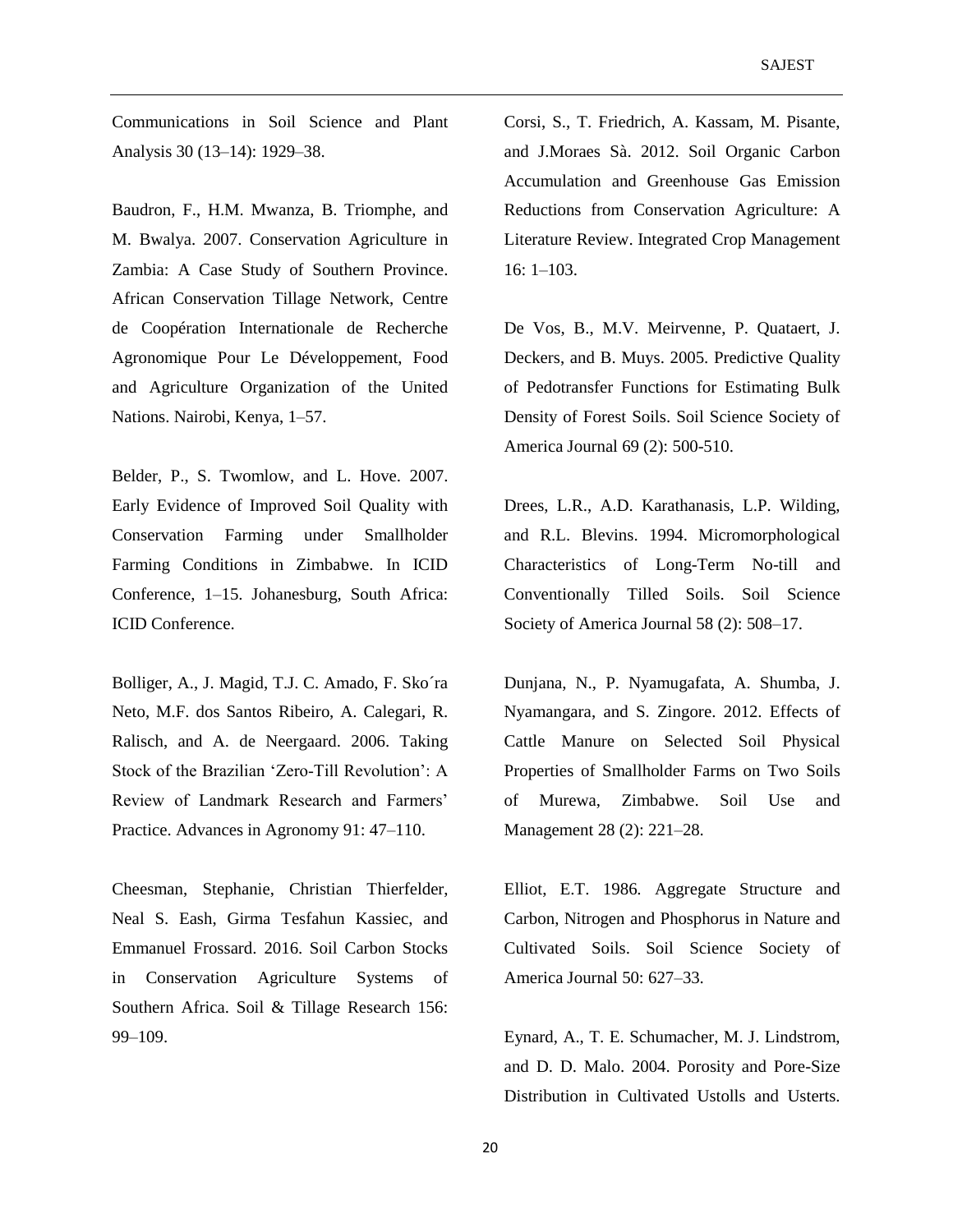Soil Science Society of America Journal 68: 1927–34.

Franzluebbers, Alan J. 2002. Water Infiltration and Soil Structure Related to Organic Matter and Its Stratification with Depth. Soil and Tillage Research 66 (2): 197–205.

Gal, A., T.J. Vyn, E. Miche'li, E.J. Kladivko, and W.W. McFee. 2007. Soil Carbon and Nitrogen Accumulation with Long-Term No-till versus Moldboard Plowing Overestimated with Tilled-Zone Sampling Depths. Soil & Tillage Research 96: 42–51.

Giller, K.E., M. Corbeels, J. Nyamangara, B. Triomphe, F. Affholder, E. Scopel, and P.Tittonell. 2011. A Research Agenda to Explore the Role of Conservation Agriculture in African Smallholder Farming Systems. Field Crops Research 124 (3): 468–72.

Giller, K.E., E. Witter, M. Corbeels, and P. Tittonell. 2009. Conservation Agriculture and Smallholder Farming in Africa: The Heretics' View. Field Crops Research 114 (1): 23–34.

Gowing, J. W., and M. Palmer. 2008. Sustainable Agricultural Development in Sub-Saharan Africa: The Case for a Paradigm Shift in Land Husbandry. Soil Use and Management 24: 92–99.

Grabowski, P. P. 2011. Constraints to Adoption of Conservation Agriculture in the Angonia Highlands of Mozambique: Perspectives from Smallholder Hand-Hoe Farmers. Michigan State University.

Gwenzi, W., J. Gotosa, S. Chakanetsa, and Z. Mutema. 2009. Effects of Tillage Systems on Soil Organic Carbon Dynamics, Structural Stability and Crop Yields in Irrigated Wheat (Triticum Aestivum L.)–cotton (Gossypium Hirsutum L.) Rotation in Semi-Arid Zimbabwe. Nutrient Cycling in Agroecosystems 83: 211– 21.

Haggblade, S., and G. Tembo. 2003. Early Evidence of Conservation Farming in Zambia. In Reconciling Rural Poverty and Resource Conservation: Identifying Relationships and Remedies. New York.

Hall, D.G.M. 1991. Relationship between Moisture Retention Characteristics of Other Soil Properties for Zimbabwean Soils. Zimbabwe Journal of Agricultural Research 29 (1): 53–63.

Harford, N, J. Le Breton, and BOldreive (Eds). 2009. Farming for the Future: A Guide to Conservation Agriculture in Zimbabwe. Zimbabwe Conservation Agriculture Task Force, Harare. Zimbabwe Conservation Agriculture Task Force. Harare.

Hati, K.M., K.G. Mandal, A.K. Misra, P.K. Ghosh, and K.K. Bandyopadhyay. 2006. Effect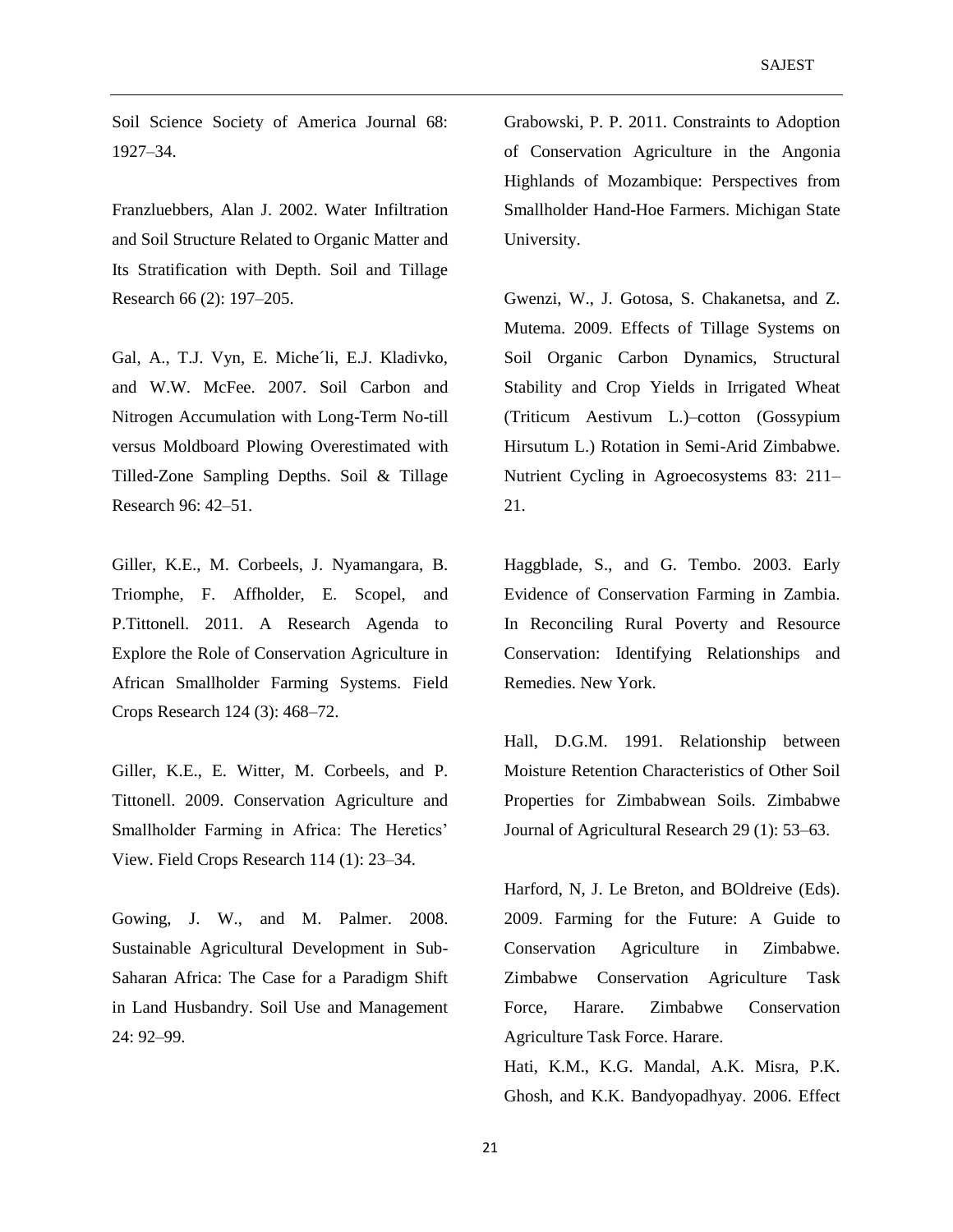of Inorganic Fertilizer and Farmyard Manure on Soil Physical Properties, Root Distribution, and Water-Use Efficiency of Soybean in Vertisols of Central India. Bioresource Technology 97 (16): 2182–2188.

Hillel, D. 1982. Introduction to Soil Physics. Second Edi. Orlando, Florida: Academic Press.

Hobbs, P. R. 2007. Conservation Agriculture: What Is It and Why Is It Important for Future Sustainable Food Production? The Journal of Agricultural Science 145 (02): 127–37.

Hudson, B.P. 1994. Soil Organic Matter and Available Water Capacity. Soil Water Conservation 49 (2): 189–94.

Kay, B.D. 1990. Rates of Change of Soil Structure under Different Cropping Systems. Advances in Soil Science 12: 1–52. doi:10.1007/978-1-4612-3316-9\_1.

Khaleel, R., K.R. Reddy, and M.R. Overcash. 1981. Changes in Soil Physical Properties Due to Organic Waste Application: A Review. Journal of Environmental Quality 10 (2): 133– 41.

Kintchéa, K., H. Guibert, J.M. Sogbedji, J. Levêque, B. Bonfoh, and P. Tittonell. 2015. Long-Term Mineral Fertiliser Use and Maize Residue Incorporation Do Not Compensate for Carbon and Nutrient Losses from a Ferralsol

under Continuous Maize–cotton Cropping. Field Crops Research 184: 192–200.

Klute, A., G.S. Campbell, R.D. Jackson, M.M. Mortiland, and D.R. Nielson. 1986. Methods of Soil Analysis, Part 1, Physical and Mineralogical Methods, 2nd Edition, American Society of Agronomy and Soil Science Society of America, Madison, Wisconsin. Madison, Wisconsin.

Marongwe, L. S., I. Nyagumbo, K. Kwazira, A. Kassam, and T. Friedrich. 2012. Conservation Agriculture and Sustainable Crop Intensification: A Zimbabwe Case Study. Integrated Crop Management 15: 1–44.

Mazvimavi, K., and S. Twomlow. 2009. Socioeconomic and Institutional Factors Influencing Adoption of Conservation Farming by Vulnerable Households in Zimbabwe. Agricultural Systems 101: 20–29.

Mikha, M.M., and C.W. Rice. 2004. Tillage and Manure Effects on Soil and Aggregate-Associated Carbon and Nitrogen. Soil Science Society of America Journal 68 (3): 809.

Mloza-Banda, M. L., W. M. Cornelis, H. R. Mloza-Banda, C. N. Makwiza, and K. Verbist. 2014. Soil Properties after Change to Conservation Agriculture from Ridge Tillage in Sandy Clay Loams of Mid-Altitude Central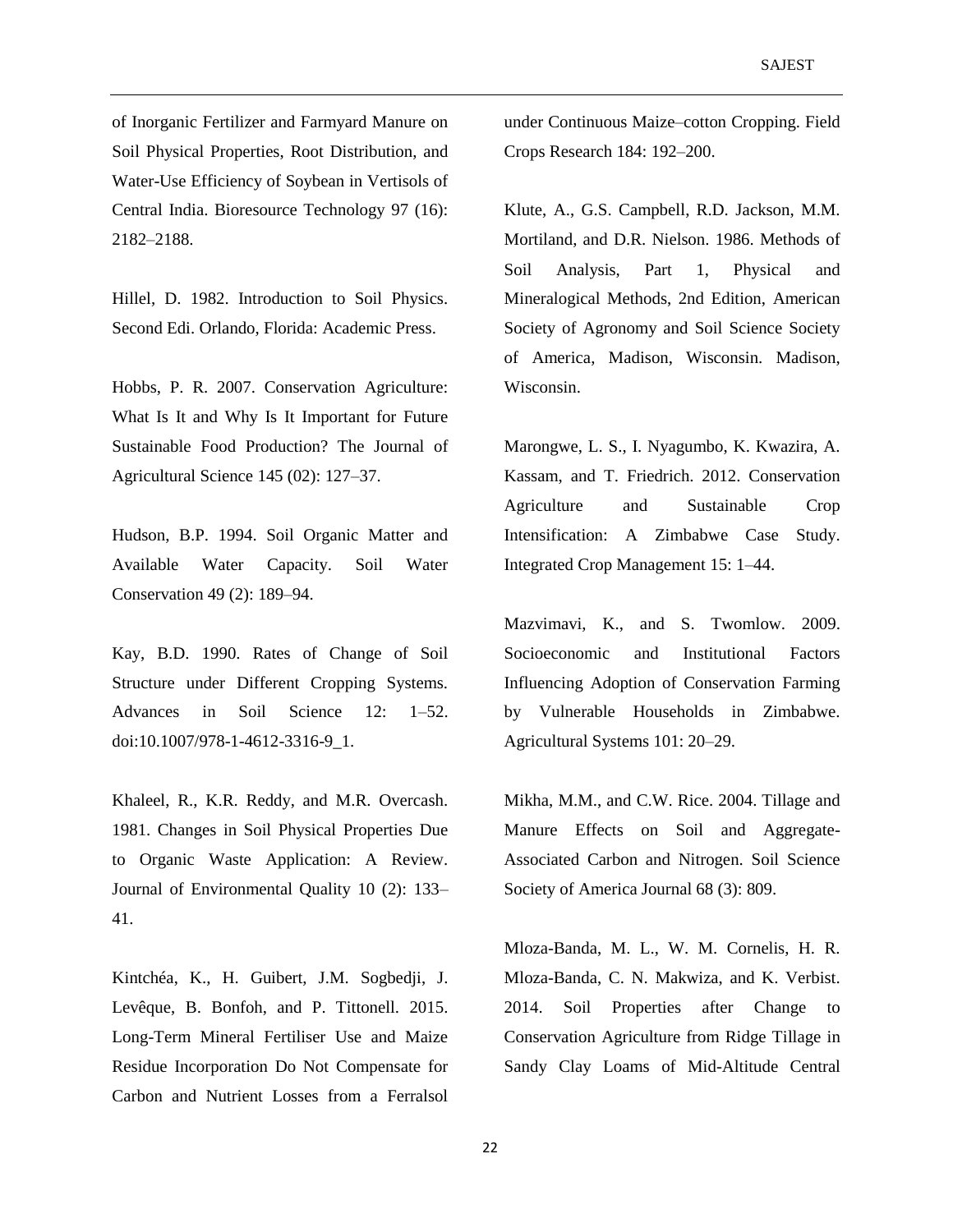Malawi. Soil Use and Management 30: 569– 578.

Mucheru-Muna, M., D. Mugendi, J. Kung'u, J. Mugwe, and A. Bationo. 2007. Effects of Organic and Mineral Fertilizer Inputs on Maize Yield and Soil Chemical Properties in a Maize Cropping System in Meru South District, Kenya. Agroforestry Systems 69: 189–97.

Mugwe, J., D. Mugendi, M. Mucheru-Muna, D. Odee, and F. Mairura. 2009. Effect of Selected Organic Materials and Inorganic Fertilizer on the Soil Fertility of a Humic Nitisol in the Central Highlands of Kenya. Soil Use and Management 25: 434–440.

Mupangwa, W., S. Twomlow, and S. Walker. 2013. "Cumulative Effects of Reduced Tillage and Mulching on Soil Properties under Semi-Arid Conditions." Journal of Arid Environments 91: 45–52.

Mupangwa, W. 2009. Water and Nitrogen Management for Risk Mitigation in Smallholder Cropping Systems. PhD Thesis. University of the Free State, South Africa.

Ngwira, A., Steven S., and S. De Neve. 2012. Soil Carbon Dynamics as Influenced by Tillage and Crop Residue Management in Loamy Sand and Sandy Loam Soils under Smallholder Farmers' Conditions in Malawi. Nutrient Cycling in Agroecosystems 92: 315–328.

Nyagumbo, I., B.M. Mvumi, and E.F. Mutsamba. 2009. Conservation Agriculture in Zimbabwe: Socio-Economic and Biophysical Studies. In Sustainable Land Management Conference, Country Pilot Programme UNDP, GEF. 7-11 September 2009, Windhooek, Namibia.

Nyagumbo, Isiaih. 2002. Effects of Three Tillage Systems on Seasonal Water Budgets and Drainage of Two Zimbabwean Soils under Maize. University of Zimbabwe.

Nyamadzawo, G., R. Chikowo, P. Nyamugafata, and K.E. Giller. 2007. Improved Legume Tree Fallows and Tillage Effects on Structural Stability and Infiltration Rates of a Kaolinitic Sandy Soil from Central Zimbabwe. Soil & Tillage Research 96 (1–2): 182–94.

Nyamadzawo, G., P. Nyamugafata, K. Giller, and R. Chikowo. 2008. Residual Effects of Fallows on Selected Soil Hydraulic Properties in a Kaolinitic Soil Subjected to Conventional Tillage (CT) and No Tillage (NT). Agroforestry Systems 72: 161–68.

Nyamadzawo, G., P. Nyamugafata, M. Wuta, J. Nyamangara, and R. Chikowo. 2012. Infiltration and Runoff Losses under Fallowing and Conservation Agriculture Practices on Contrasting Soils, Zimbabwe. Water SA 38 (2): 233–40.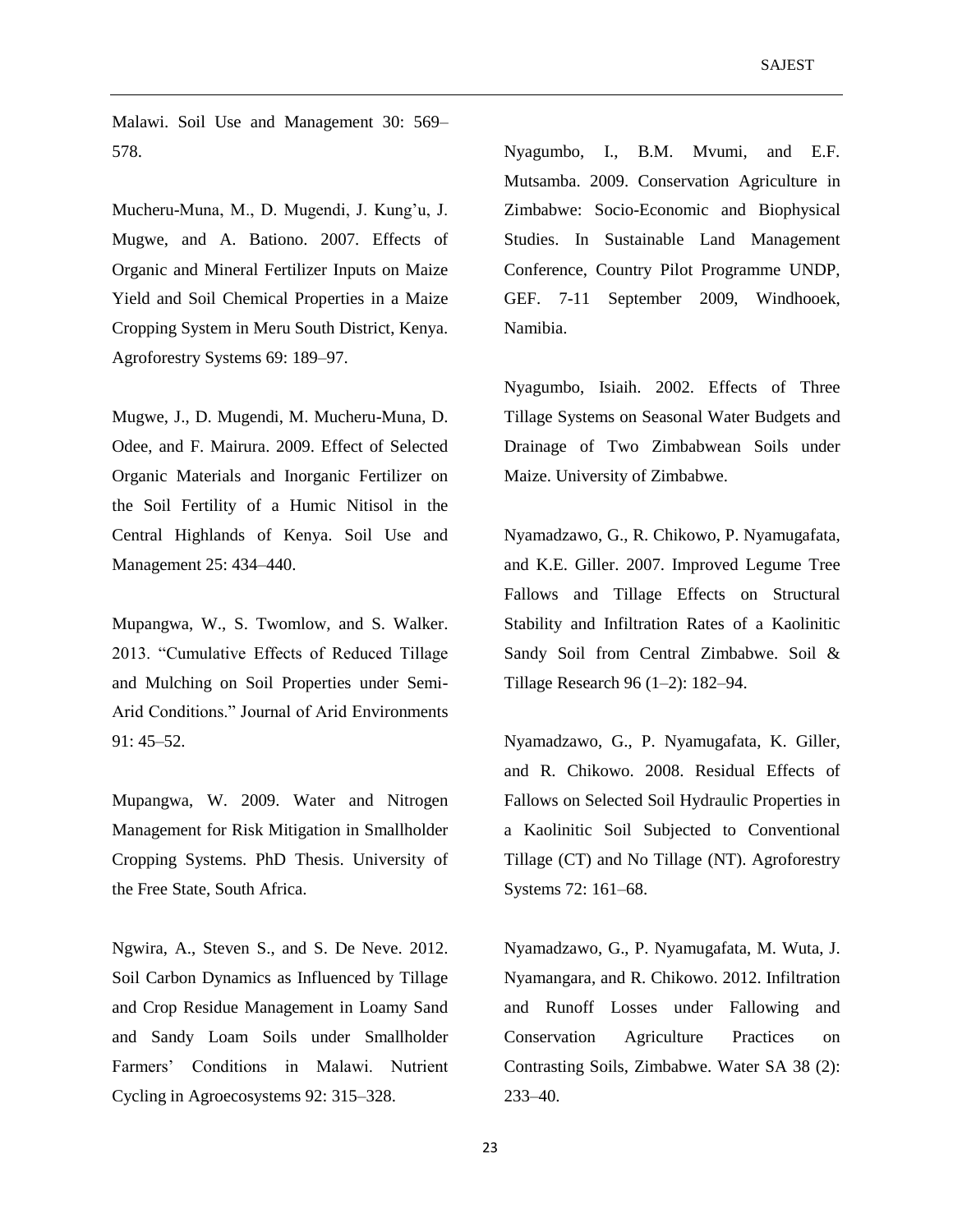Nyamangara, J., A. Marondedze, E. N. Masvaya, T. Mawodza, R. Nyawasha, K. Nyengerai, R. Tirivavi, P. Nyamugafata, and M. Wuta. 2014. Influence of Basin-Based Conservation Agriculture on Selected Soil Quality Parameters under Smallholder Farming in Zimbabwe. Soil Use and Management 30 (4): 550–59.

Nyamangara, J., E.N. Masvaya, R. Tirivavi, and K. Nyengerai. 2013. Effect of Hand-Hoe Based Conservation Agriculture on Soil Fertility and Maize Yield in Selected Smallholder Areas in Zimbabwe. Soil and Tillage Research 126 (August 2015): 19–25.

Nyamangara, J, J Gotosa, and S.E Mpofu. 2001. Cattle Manure Effects on Structural Stability and Water Retention Capacity of a Granitic Sandy Soil in Zimbabwe. Soil and Tillage Research 62 (3–4): 157–62.

Nyamapfene, K..W. 1991. Soils of Zimbabwe. Harare: Nehanda Publishers.

Oades, J.M. 1984. Soil Organic Matter and Structural Stability: Mechanisms and Implications for Management. Plant and Soil 76: 319–37.

Okalebo, R.J., K.W. Gathua, and P. L. Woomer. 2002. Laboratory Methods of Soil and Plant Analysis: A Working Manual. Second. Nairobi, Kenya: TSBF-CIAT and SACRED Africa.

Osunbitan, J. A., D. J. Oyedele, and K. O. Adekalu. 2005. Tillage Effects on Bulk Density, Hydraulic Conductivity and Strength of a Loamy Sand Soil in Southwestern Nigeria. Soil and Tillage Research 82: 57–64.

Rahman, M. Hasinur, A. Okubo, S. Sugiyama, and H.F. Mayland. 2008. Physical, Chemical and Microbiological Properties of an Andisol as Related to Land Use and Tillage Practice. Soil & Tillage Research 101: 10–19.

Sainju, U.M., W.F. Whitehead, B.P. Singh, and S. Wang. 2006. Tillage, Cover Crops, and Nitrogen Fertilization Effects on Soil Nitrogen and Cotton and Sorghum Yields. European Journal of Agronomy 25: 372–82.

Sharma, M.L., and G. Uehara. 1968. Influence of Soil Structure on Water Retention in Low Humic Latosols: 1. Water Retention. American Society of Soil Science and Agronomy Journal 32: 765–770.

Sharma, M.P., S.V. Bali, and D.K. Gupta. 2000. Crop Yield and Properties of Inceptisol as Influenced by Residue Management under Rice-Wheat Cropping Sequence. Journal of the Indian Society of Soil Science 48 (3): 506–9.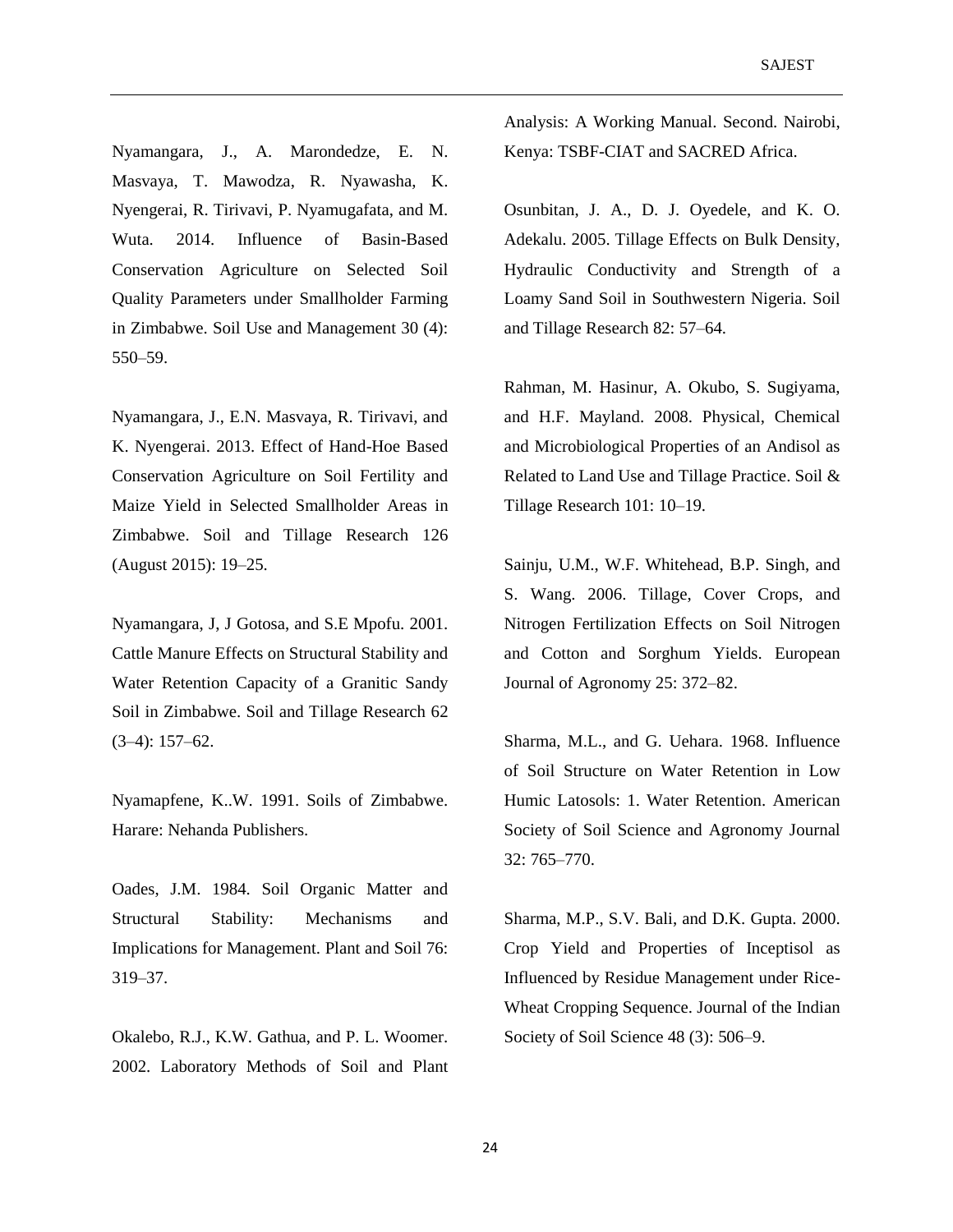Shirani, H., M.A. Hajabbasi, M. Afyuni, and A. Hemmat. 2002. Effects of Farmyard Manure and Tillage Systems on Soil Physical Properties and Corn Yield in Central Iran. Soil & Tillage Research 68 (2): 101–108.

Six, J., E.T. Elliott, and K. Paustian. 2000. Soil Macroaggregate Turnover and Microaggregate Formation: A Mechanism for C Sequestration under No-Tillage Agriculture. Soil Biology & Biochemistry 32 (14): 2099–2103.

Soane, B.D. 1990. The Role of Organic-Matter in Soil Compactibility: A Review of Some Practical Aspects. Soil and Tillage Research 16 (1–2): 179–201.

Sommer, R., C. Thierfelder, P. Tittonell, L. Hove, J. Mureithi, and S. Mkomwa. 2014. "Fertilizer Use Should Not Be a Fourth Principle to Define Conservation Agriculture Response to the Opinion Paper of Vanlauwe et Al. (2014) 'A Fourth Principle Is Required to Define Conservation Agriculture in Sub-Saharan Africa: The Appropriate Use of Fer. Field Crops Research 169: 145–148.

Stevenson, J.R., R. Serraj, and K.G. Cassman. 2014. Response to Comment on 'Evaluating Conservation Agriculture for Small-Scale Farmers in Sub-Saharan Africa and South Asia.'" Agriculture, Ecosystems & Environment 196. Elsevier B.V.: 112–13.

The Montpellier Panel. 2013. Sustainable Intensification: A New Paradigm for African Agriculture. London.

Thierfelder, C., and P. C. Wall. 2012. Effects of Conservation Agriculture on Soil Quality and Productivity in Contrasting Agro-Ecological Environments of Zimbabwe. Soil Use and Management 28: 209–20.

Thierfelder, C., and P.C. Wall. 2010. Rotations in Conservation Agriculture Systems of Zambia: Effects on Soil Quality and Water Relations. Experimental Agriculture 46 (3): 309–25.

Thierfelder, C., and Patrick C. Wall. 2009. Effects of Conservation Agriculture Techniques on Infiltration and Soil Water Content in Zambia and Zimbabwe. Soil and Tillage Research 105 (2): 217–27.

Thomas, G.A., R.C. Dalal, and J. Standley. 2007. No-till Effects on Organic Matter, PH, Cation Exchange Capacity and Nutrient Distribution in a Luvisol in the Semi-Arid Subtropics. Soil and Tillage Research 94: 295– 304.

Tsimba, R., J. Hussein, and L.R. Ndlovu. 1999. Relationships between Depth of Tillage and Soil Physical Characteristics of Sites Farmed by Smallholders in Mutoko and Chinyika in Zimbabwe. In Conservation Tillage with Animal